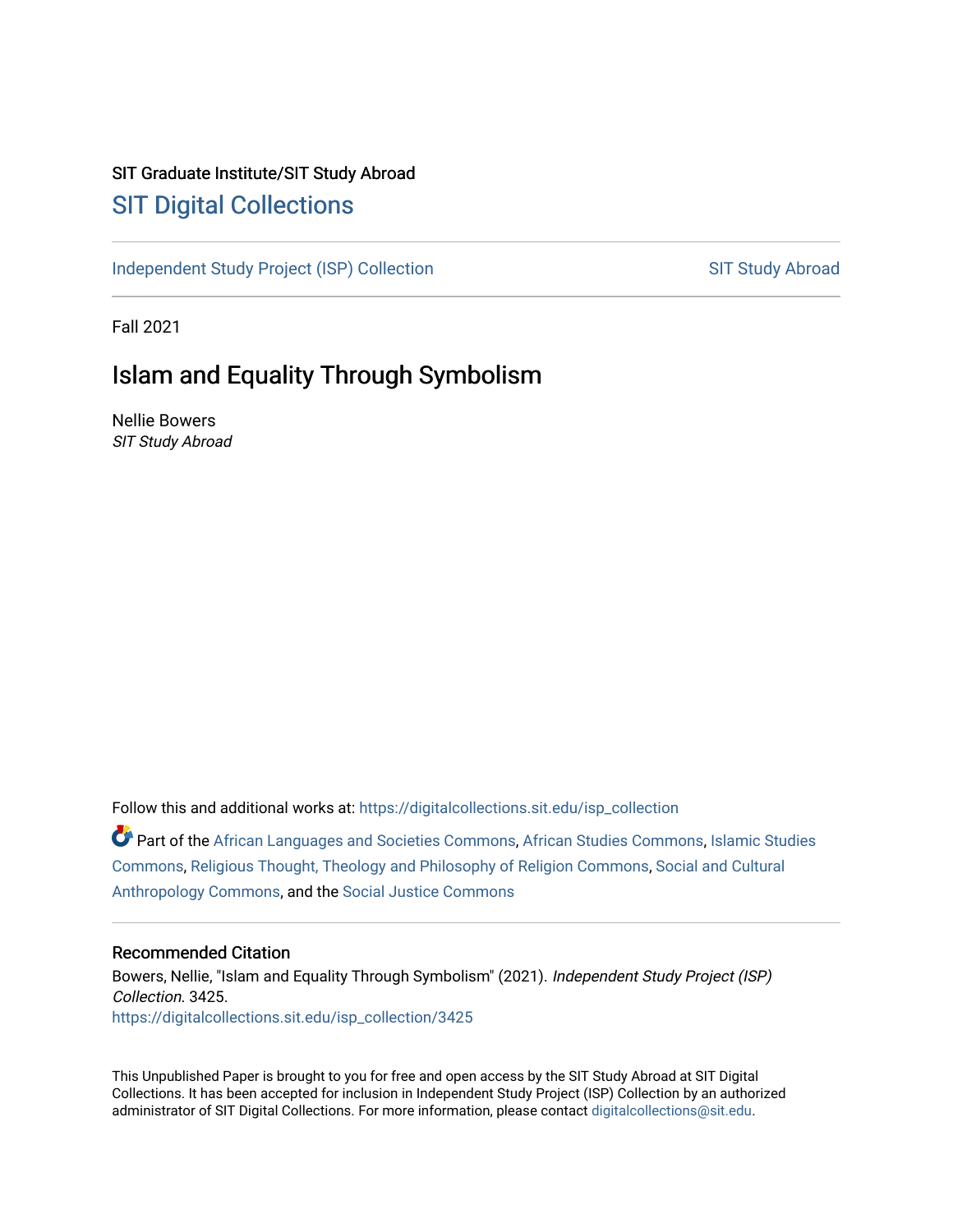Islam and Equality Through Symbolism

By: Nellie Bowers

Independent Study Project

SIT Fall 2021: Multiculturalism and Human Rights

"We are all the same, I mean we are different, but I respect you, I love you. We think different, we look different, but that's nice. People try to make this bad, but it doesn't have to be."

- Abdoulrahman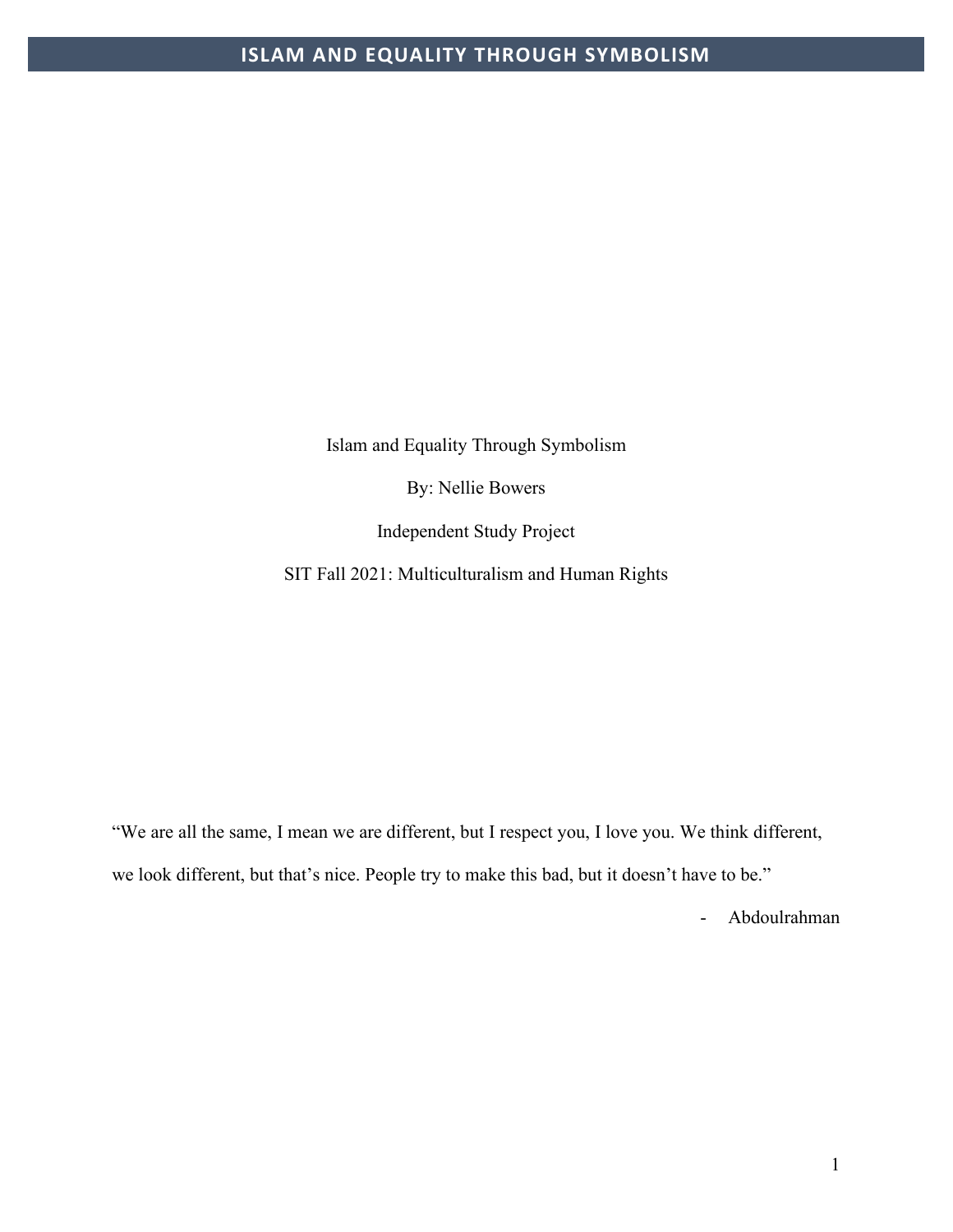## Table of Contents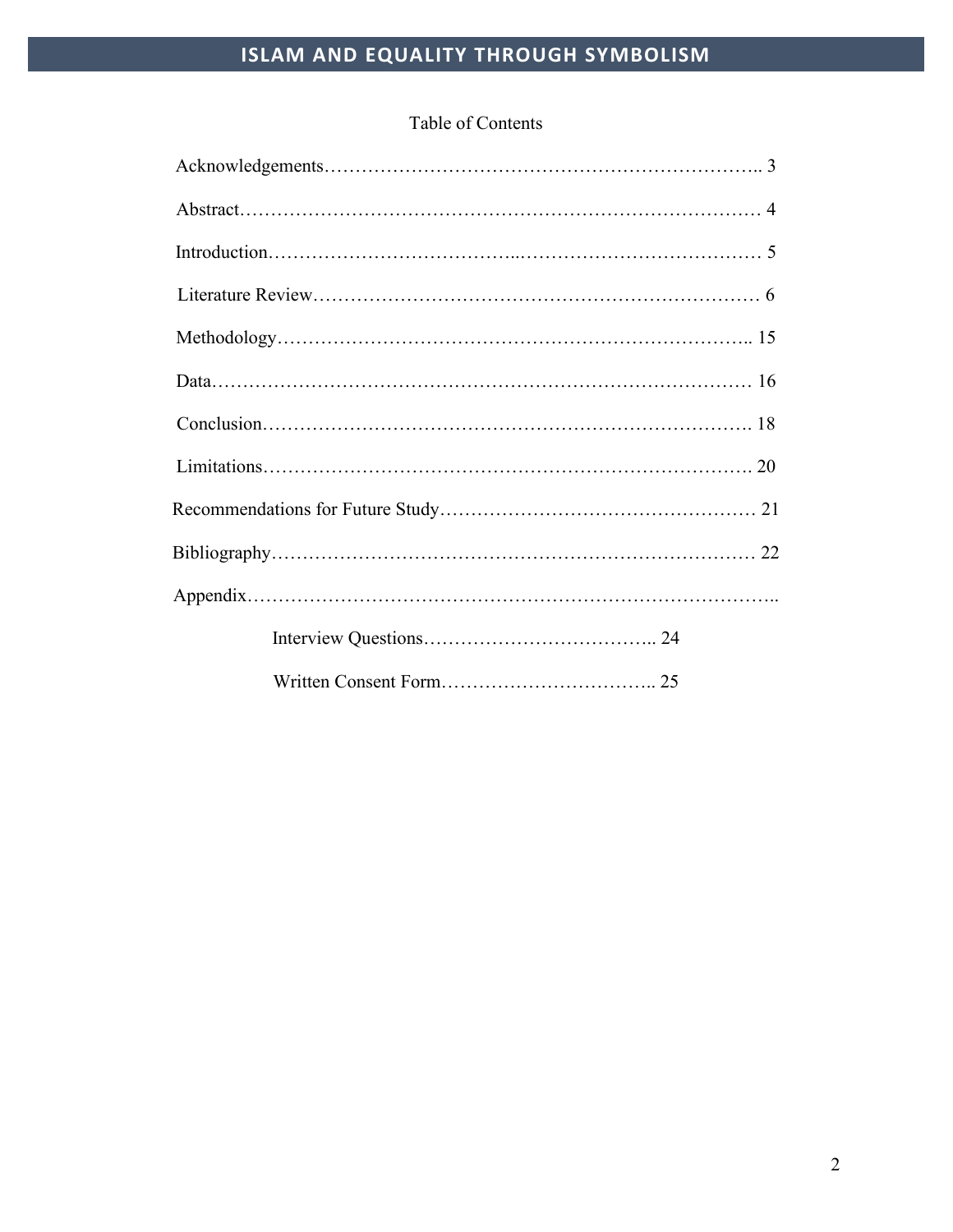#### Acknowledgements

I would like to first start by thanking Morocco. This country, in the past three months has taught me infinite lessons about the world, introduced me to amazing people, and shared its beautiful culture with me, and for that, I am forever grateful and changed.

I would now like to acknowledge and thank my incredible academic director for this study abroad program, Taieb Belghazi. Without him, this journey would not have been the same or as full of laughs and hats.

Next, I would like to thank my academic advisor, Dr. Souad Edouada, who was incredibly empathetic and helpful throughout the duration of my research.

I would also like to thank my participants, without whom this project would not have been as meaningful or complete.

Finally, I want to thank my wonderful parents who instilled in me a passion for education, curiosity, and justice. I feel forever indebted to the two of you.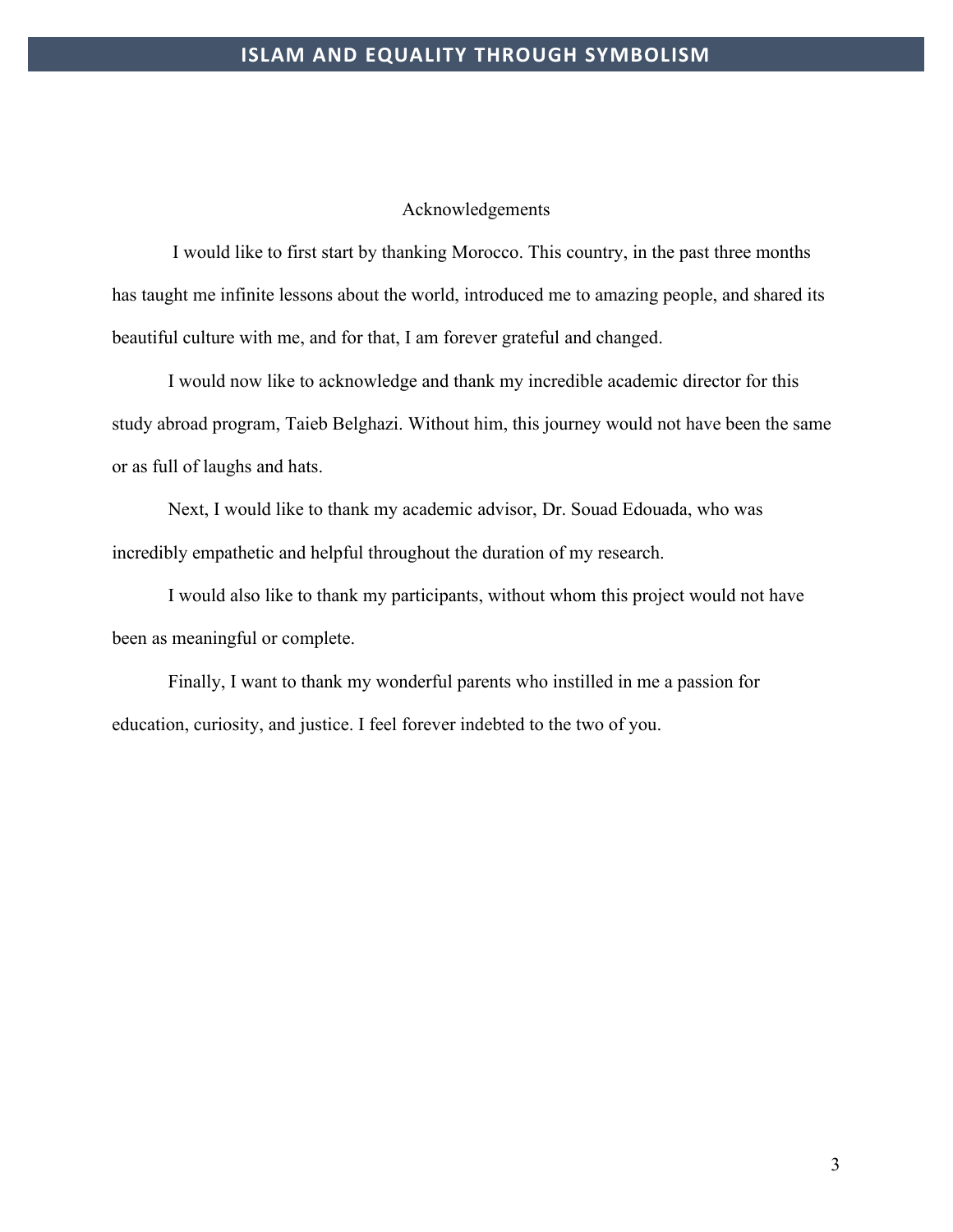#### Abstract

As a Muslim Majority Country governed by laws born out of religious doctrine, Morocco deals with issues of equality and justice that are forcefully related to and intertwined with religion. This paper looks at the intersection of religion and equality, especially in the interpretive context of society and governance. It also considers the difference in religious interpretation affecting religious use and image. Additionally, the religious notion of Tawhid is analyzed in a symbolic context to further understand how God's nature influences the actions of humans, especially with actions pertaining to social justice and equality. Through ethnographic interview, the perspective on these topics from Moroccan Muslims are discovered.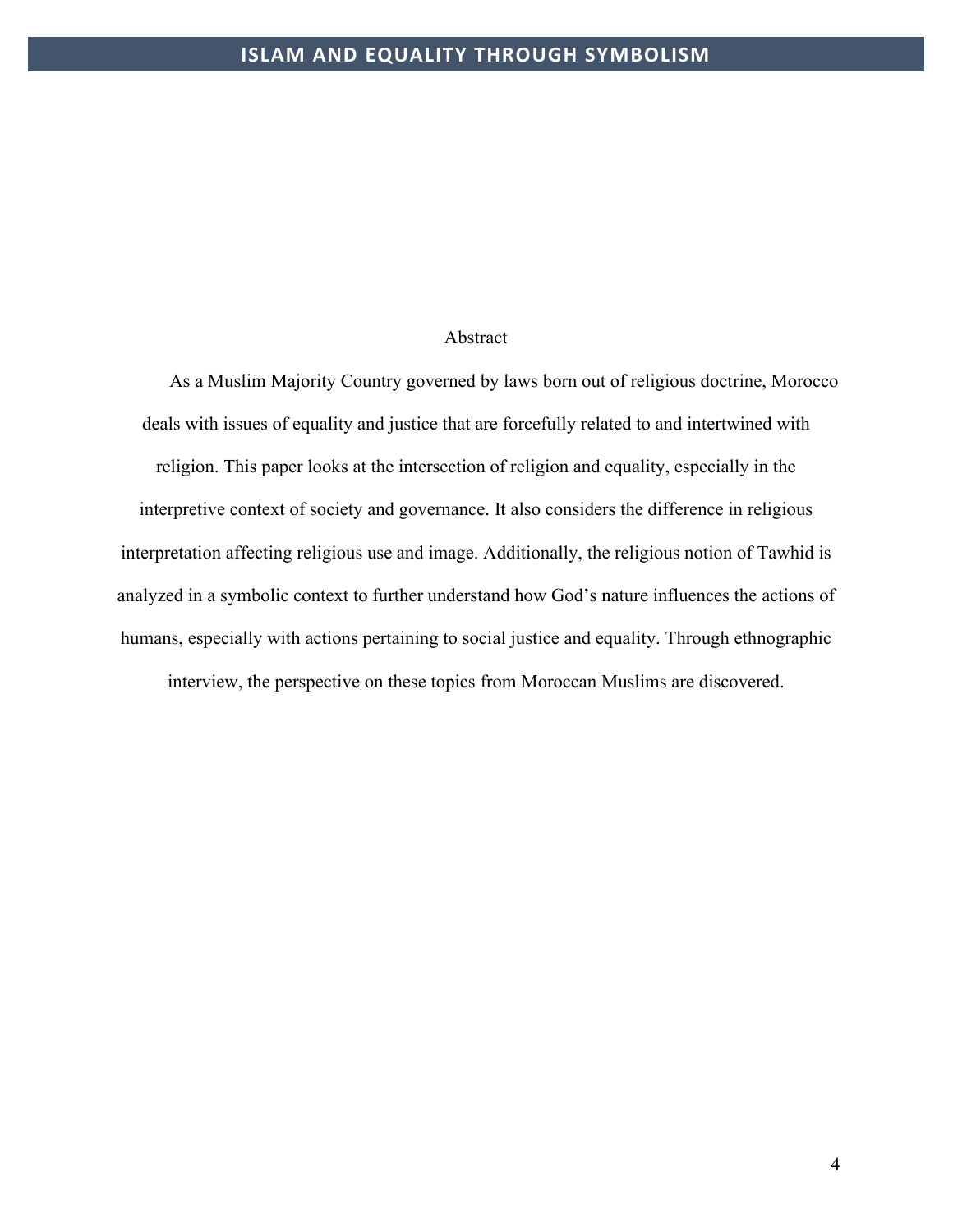#### Introduction

Growing up in a western country in the post-9/11 era, I've been exposed to Islamophobic perspectives through my relatives, the news, and in school nearly my entire life. Just like with many social issues, one must grapple with the prejudiced exposure they have endured to certain concepts like religion, race, social behaviors, etc. I think that prejudice can be targeted and overcome by exposure to difference and through efforts to understand those of varying beliefs or cultural practices than your own. I hope that this research can discuss topics of Islam that are often explored at the surface level in Western Society.

Morocco is a Muslim majority country (MMC) which often bears the reception of prescribed states of being from western society when it comes to issues of human rights. For example, issues of gender equality receive a lot of attention and are stamped with the narrative that women are helpless and unaware of their own oppression. The presence of justice and equality are assumed to be absent in not only MMCs but also in other developing nations.

I chose the topic of Islam and its intersectionality with equality through symbols like tawhid for my independent study project because I want to bring to light the beliefs of Moroccans when it comes to the importance of equality in their religion, society, and opinion. I also want to highlight aspects of Islam that are often blurred or lost by hearsay or assumption in the West. Concepts of equality and inclusion are important and explicitly valued by the Qur'an and by the Prophet Muhammed (peace be upon him). Hopefully this research can expose the conceptualization of how equality plays out in the Moroccan context comparatively to other MMCs and the intersection of religion and equality in society from the point of view of locals.

Syed and Ali state that "Islam has a dominant role in everyday life in many MMC's and is likely to have significant influence on approaches to and practices of equal opportunity in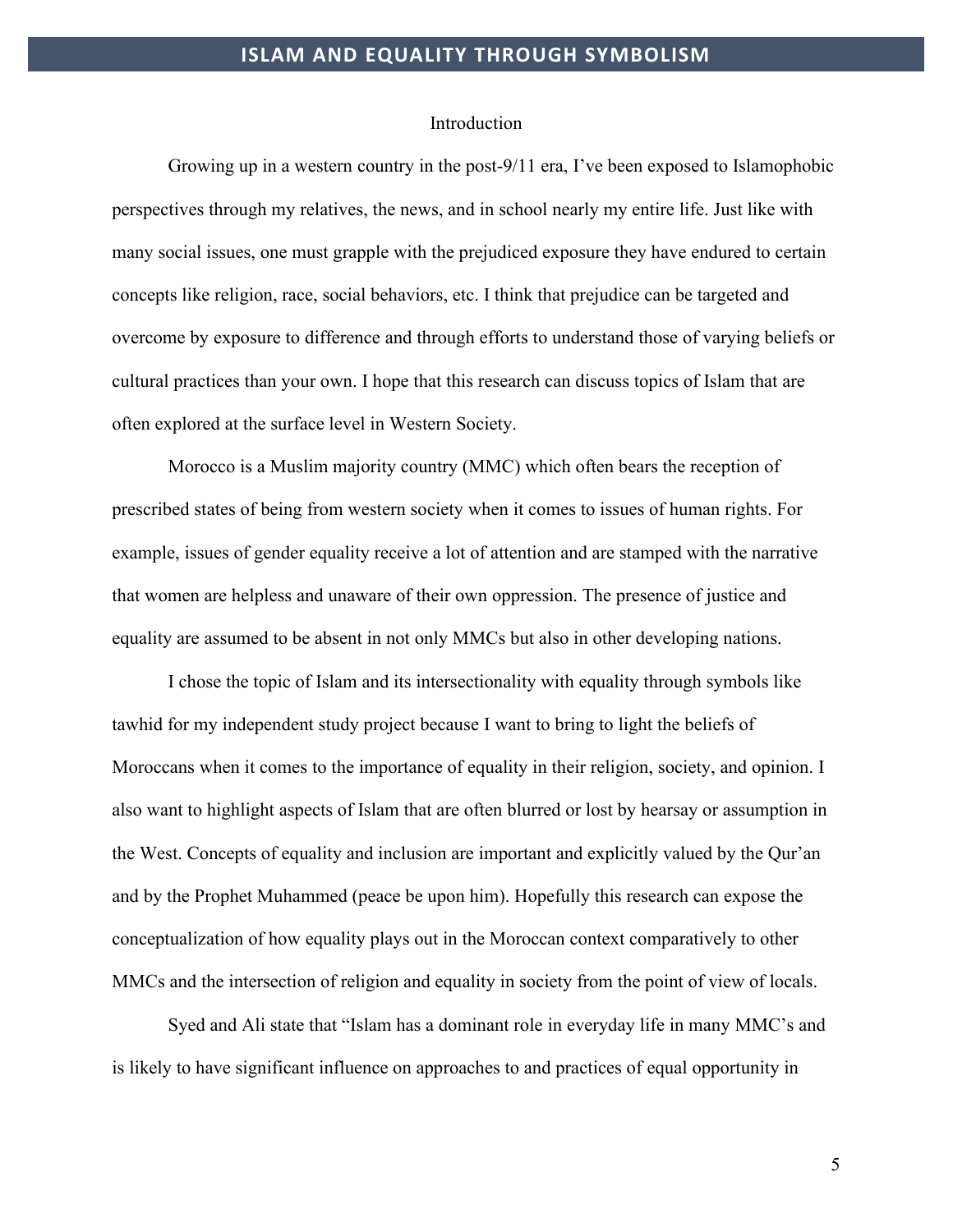those countries." (2017, pp. 1622). Morocco is increasingly becoming a hotbed for diversity, of language, race, ability, size, gender, etc. As with any society, diversity brings issues of human rights, equality, and social justice to the forefront. Especially in Morocco, as an MMC where Sharia is the major law system, accompanied by the family law which are both intrinsically tied to religion, it is important to understand notions of what equality means in the context of the religion that precursors many norms of society. Additionally, with the presence of many minority populations in Morocco, one must explore opinions on the concept of the 'other' from the dominant religion and its effects on equality in the country.

I think that the intersection of Islam and inequality is one that is misunderstood by many other cultures and that "Islam contains a greater plurality of theology than is often realized" (Calderini 2008, pp. 324). To explore this relationship, it is important to not only look at what Islam promotes about difference but also the interpretations of Islam that have structured dealings with equality in society. I hypothesize that symbolism of equality through symbols like the circle properly reflect notions of equality in Islam and permeate society in ways that promote attitudes of peace in Muslim Majority Countries.

#### Literature Review

When encountering the intersection of Islam and equality through symbolism I initially did some research on the important symbols of Islam and while in Morocco I noticed the frequency of symbols like the hand of Fatima, the horseshoe, and the evil eye. Thomas Arnold says that "the religion of Islam has never encouraged the use of any kind of religious symbol" (1928, pp. 158) which shifted my focus onto other forms of symbolism. I was encouraged to explore what I would assert as subtle symbolism, especially for symbols that embody the concept of *tawhid*.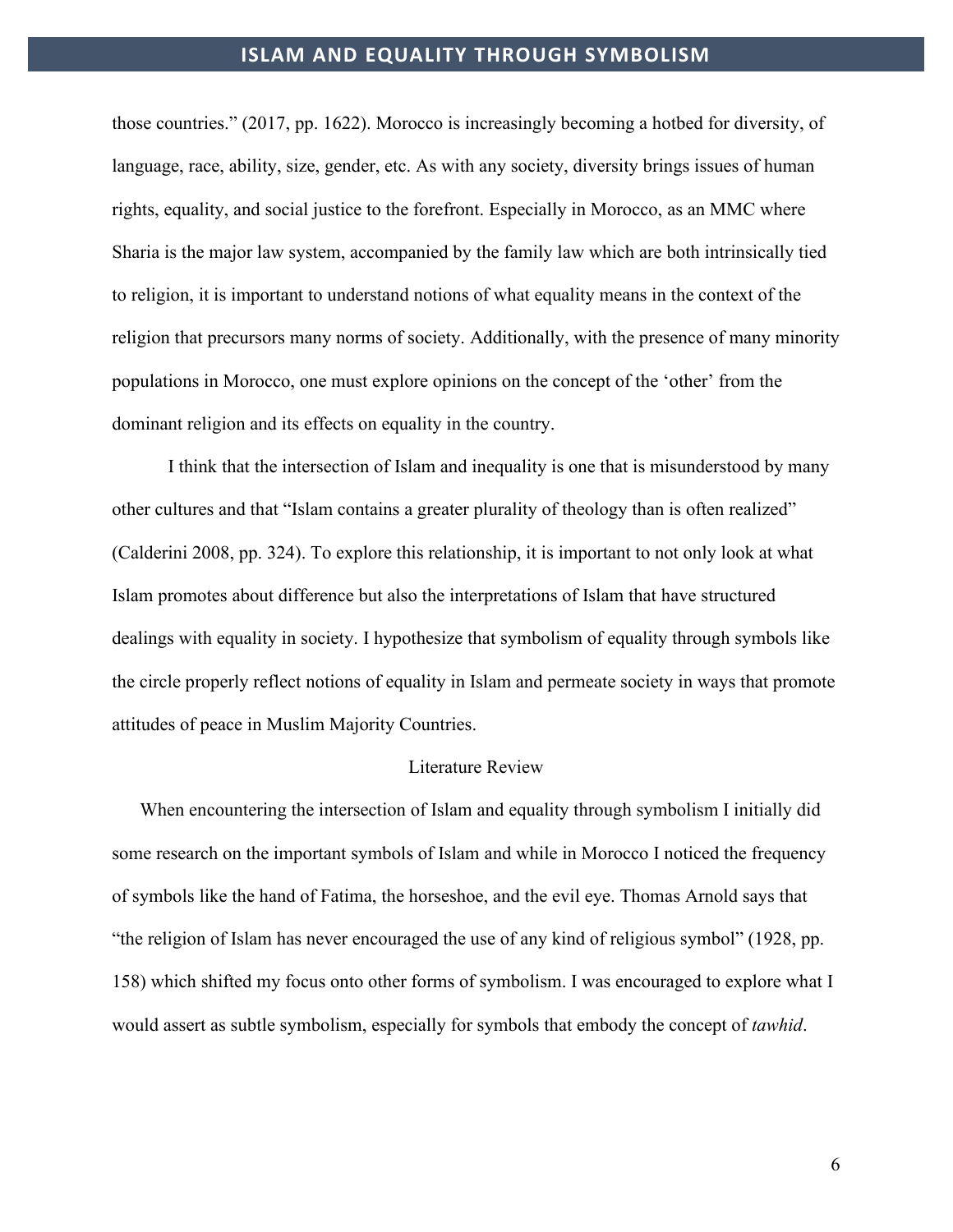*Tawhid* is the Islamic concept of one God, and as noted by Hassan, Amin, and Tohid (2017), "the unity and oneness of Allah" (p. 29). *Tawhid* further argues that because God is the creator of everything, He/She is the "owner" of everything, therefore everything that humans see, occupy, and create, is touched by God. Spahic Omar emphasizes that men must consider that "everything around him has been loaned to him so that he in a responsible and unhindered manner can carry out his duties of vicegerency" (2011). This shows that God infiltrates every aspect of society through *tawhid* and can therefore create a personal relationship and responsibility with each person or thing He/She touches.

Since *tawhid* emphasizes that God is at the center of everything, geometrics patterns resembling a circle and the shape of the circle itself can represent the essence of *Tawhid*. In this model, God is the center of the circle and everything in existence lies on a point from that center, illustrated as a series of lines radiating from a central point to show the vast and overwhelming reach of God. According to Hassan, Amin, and Tohid, the circle emphasizes "the unity of God and [that] everything else revolves round this centre and derives from it." Additionally, the circle shows that everything "begins with God and ends in Him" due to the infinite nature of its shape (2017, pp. 29).

Previously I used the term 'subtle symbolism' which I believe begins to emerge through *Tawhid* with the circle in Islamic architecture. Spahic Omar writes that "Muslims developed in the field of architecture a culture of covering all surfaces with certain designs aimed at drawing the attention from the upshots of human endeavors to a higher order of expression and meaning" (2011). Especially with the circle, which Shumaila Islam adds "advocates for the spiritual realm" (2021, pp. 82). Therefore, it is frequently observed in Islamic architecture that building surfaces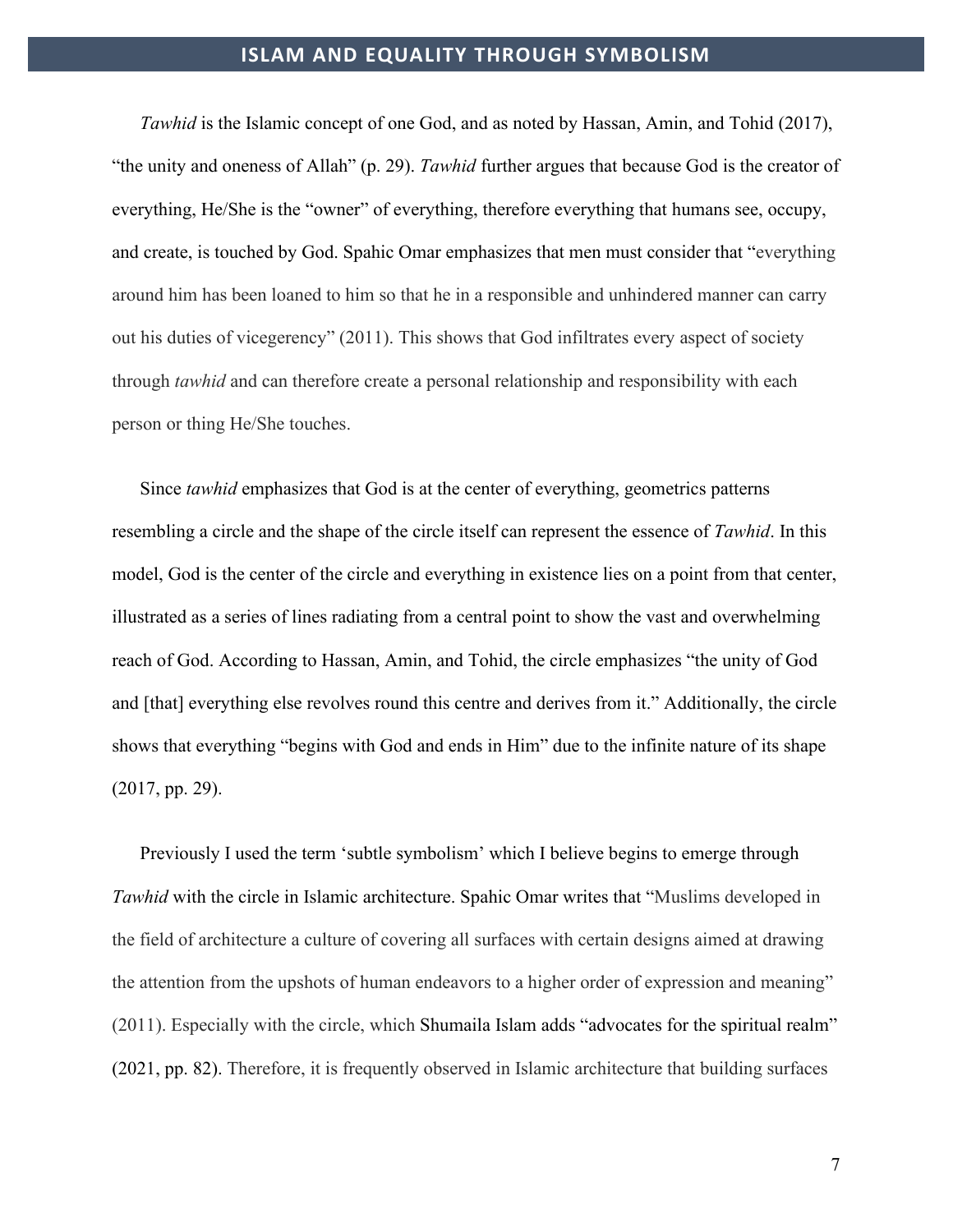are covered with intricate, often circular, geometric designs with an "emphasis on ingenious symmetry in design" (Spahhic Omar, 2011). Hassan, Amin, and Tohid (2017) note that geometry, as an integral part of Islamic architecture, "represents the principles of harmony, order and beauty" (pp.29), which can be tied to the importance of acting beautifully in Islam that I will discuss shortly. Through religious incorporation in design, architectural spaces become inherently tied to religion and create a space for religious consideration and action. Omar (2011) also offers the analysis that architecture, as an action of humans, "reflects and exudes the *tawhidic* spirit."

Geometric patterns can be seen all around Muslim Majority Countries and Morocco. Islamic artists have historically used geometric patterns to emphasize religion and the oneness of God. For example, Sulaiman Esa, and Islamic artist from Malaysia created pieces like the one below, that although not circular, have geometric patterns directed towards a focal center that is meant to resemble God and Tawhid (Hassan, Amin, and Tohid 2017, pp. 30).



Fig. 1: Sulaiman Esa Art

Additionally, throughout my time in Morocco, I observed instances of circular patterns frequently. For example, bread that was served often three times a day, baked in the shape of a circle. Traditional Moroccan dishes like tajine or cous cous are served in circular dishes, forcing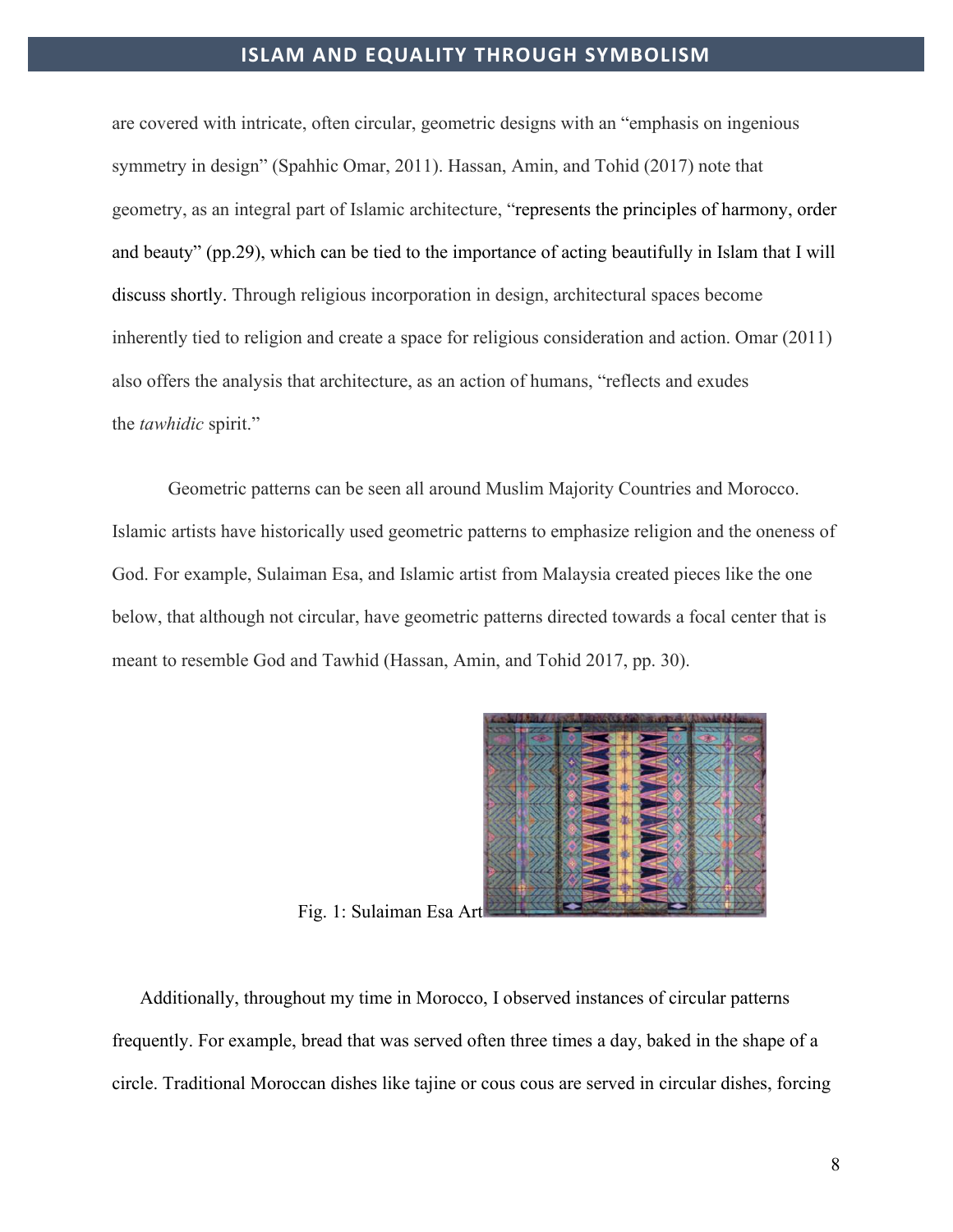those sharing the dish to be focused around and equidistant from a central point. It was also common to see geometric or circular patterns created by a mosaic or tiles in houses, on sidewalks, or in public buildings.

It is also important to note the "tawhdic spirit," as said by Omar, through human action and the representation of the oneness of God through circular pattern in Islamic rituals and religious practices. One example of this is the ritual of circumbulation or tawaf in Arabic around the Ka'ba as part of the pilgrimage in Mecca. The tradion "takes place three times during the hagg" and was "enacted by the Prophet himself" (Fenton 1992, pp. 351). The Ka'ba is also the center to which all prayer are directed five times a day by Muslims. This center can be compared to the center of God in the circular representation of Tawhid. Like in the image, the prayer center where God is said to exist reaches each individual in prayer that surrounds it through the metaphorical rays.

Amina Wadud, a female imam and gender rights activist believes that the concept of tawhid means "active inclusiveness, specifically, but not only, gender inclusiveness" (Calderini 2008, pp. 331). As described earlier, due to the vast reach of God and the idea that everything is unified under and through him, tawhid means acting in a Godly way. The connection of Tawhid to human action emphasizes that "Islam is a total submission to the Will of God and a way of life for Muslims and finding peace in oneself, one's neighbors, and the Creator" (Yushau Sodiq 2012, page 137). A good example of the unity between divine qualities and those of humans takes place during the circumbulation around the Ka'ba. Fenton says that the seven circles made around the Ka'ba represent the "seven diving attributes with which the pilgrim is successfully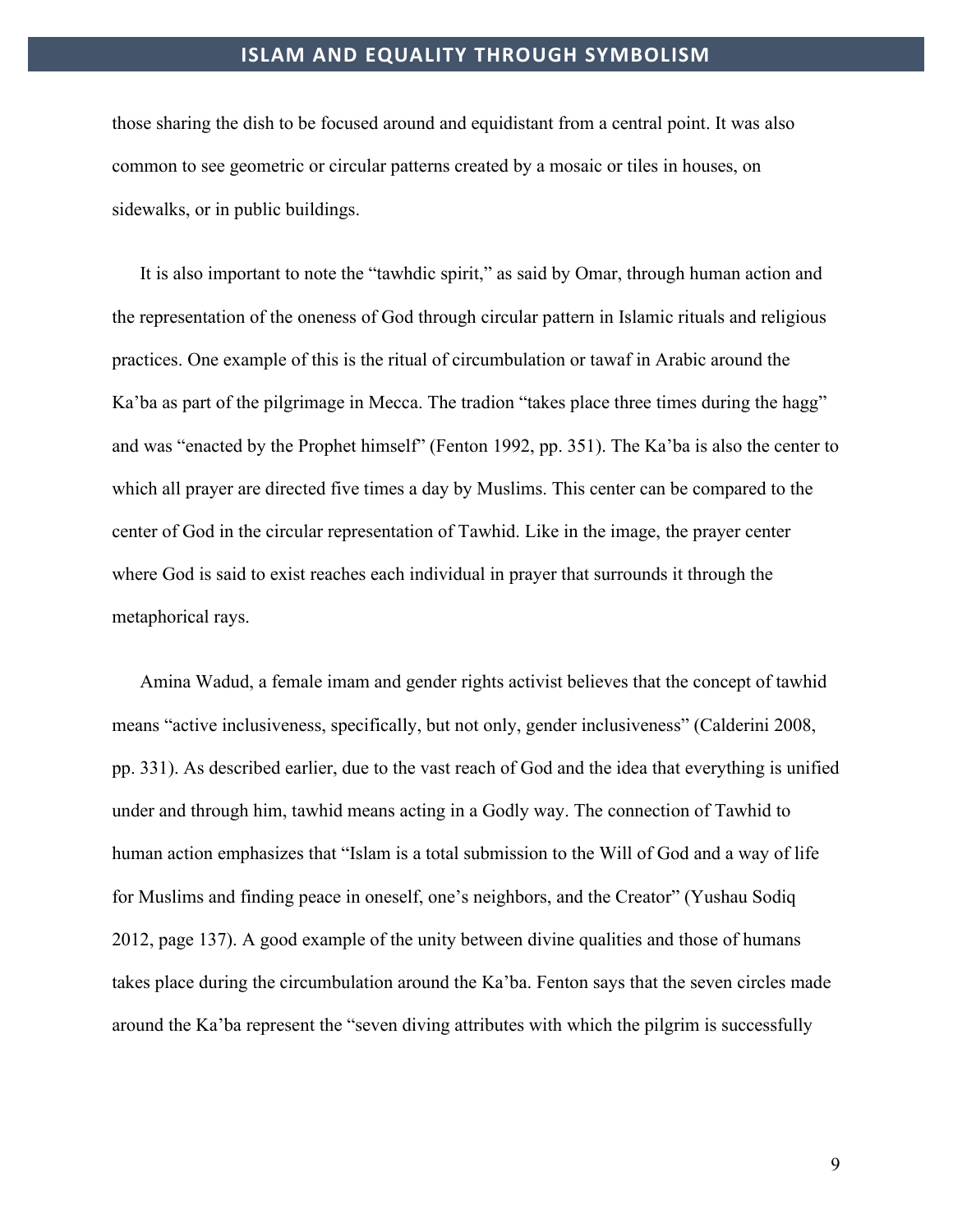invested" (1992, pp. 365). This emphasizes that true followers of the religion, specifically pilgrims, aspire to embody divine qualities and therefore acting inclusively.

There is another concept in Islamic culture called tashbih that similarly represents the overwhelming presence of God through all his creatures and the natural world. However, tashbih highlights the *similarity* between God and his creatures and therefore further emphasizes an innate quality in humans to act in ways that reflect Godly attributes as I have previously discussed in the context of tawhid. Stiles (2012) writes that many followers of Islam believe that "it is the duty of all Muslims to be active in this world, not simply focused on the next, and to care for and respond to the needs of the most unfortunate members of society" (154), promoting equality.

Now that I've discussed the concept of how tawhid can be associated with the circle and its relationship with acting God-like, it is important to discuss Islam and equality as a basis for understanding what behaviors are valued. Islam's relationship with the idea of equality can be broken into three categories: historical, doctrinal, and social justice movements. Historically, Islam has been a commonality among nations and connected them culturally. The religion has also created a sense of "brotherhood and sisterhood beyond blood relationships" and has enabled "diplomatic relationships" between Muslim countries (Sodiq 2012, pp.329). As a result, Islam has been a natural source of community among people and created feelings of mutual obligation. Especially after colonial occupation in countries like Morocco, the mission to "address the plight of the disadvantaged in Muslim communities" (Stiles 2012, pp. 153) became a goal associated with Islam.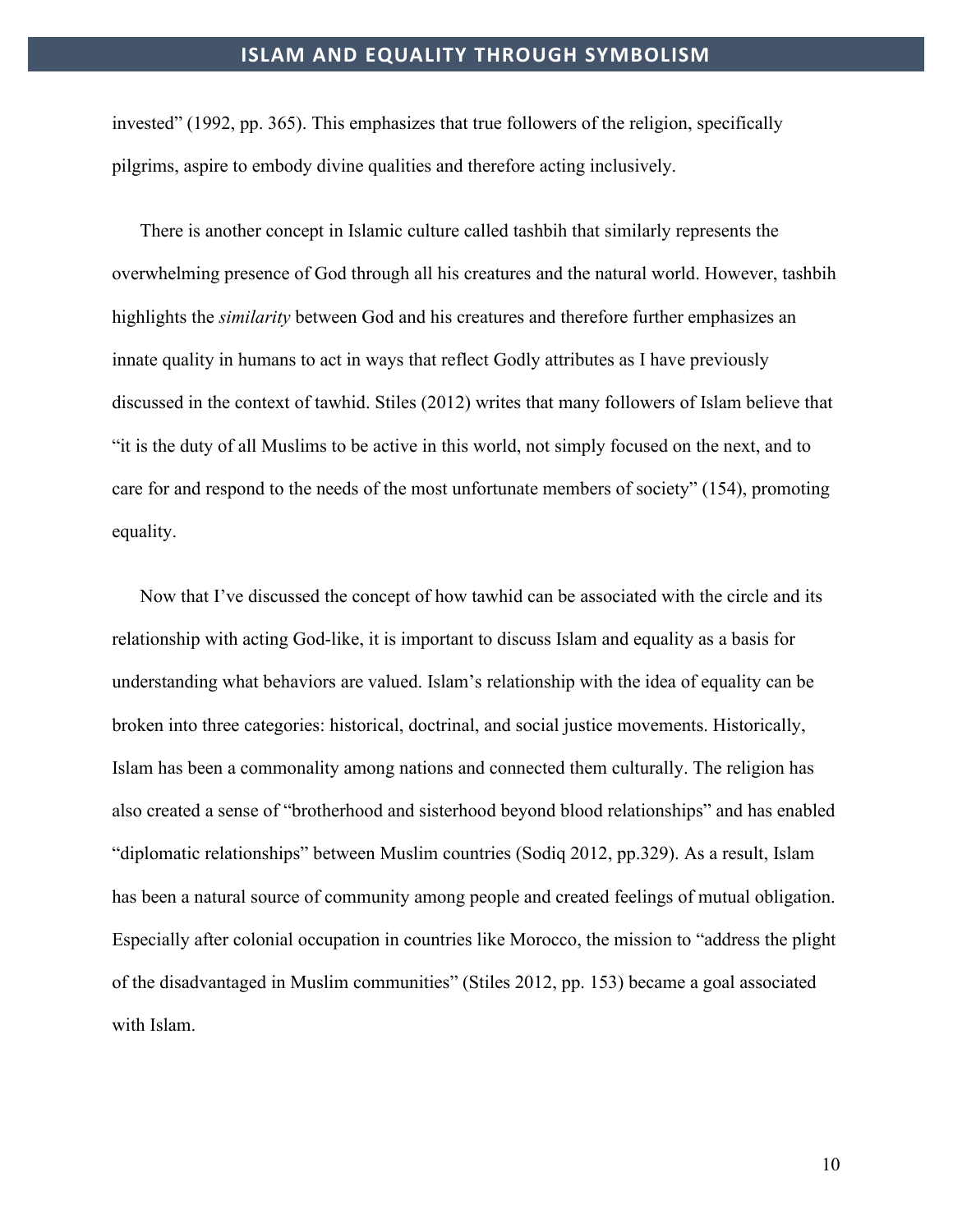Doctrinally, Islam promotes the notion of equality and justice. One of the five pillars of Islam is almsgiving, which inherently promotes the idea of equality and looking out for one another through giving to those that are less fortunate. Stiles notes that *zakat* is a term reflecting the pillar of almsgiving, arguing for "equality of all men and mutual responsibility of society." She also notes that "the primary recipients of *zakat* are the poor, and that *zakat* is regulated by the state in some countries today" (2012). This shows not only a personal sense of obligation to others, but a shared importance to the state in many MMCs to encourage equal distribution of wealth.

The Prophet Muhammed is another source for understanding the religion's affinity for social equality and justice doctrinally. Sodiq writes that the Prophet "removed most of the injustices that women experienced in Arabia" and "condemned female infanticide, gave women the right to choose their husbands, and insisted that they could also inherit property as male descendants do" (2012 pp. 332). He additionally limited polygamy and advocated for the idea that God created men and women equally. Muhammed also gave the overall message of "duty to humility, equality of men and women, and the oneness of God" (Sheikh 2006, pp. 89).

Islamic rituals like the feast of Sacrifice show instances of religious behaviors demonstrating equality. During the feast of Sacrifice at the end of the Islamic calendar year, it is "required from any adult Muslim who is financially capable" to sacrifice an animal and divide the meat "into three portions: one portion for the poor, one portion for the relatives, and the last portion for the one who sacrifices" (Sodiq 2012, pp. 137). This ritual indicates once again an importance in sharing what one has equally with others.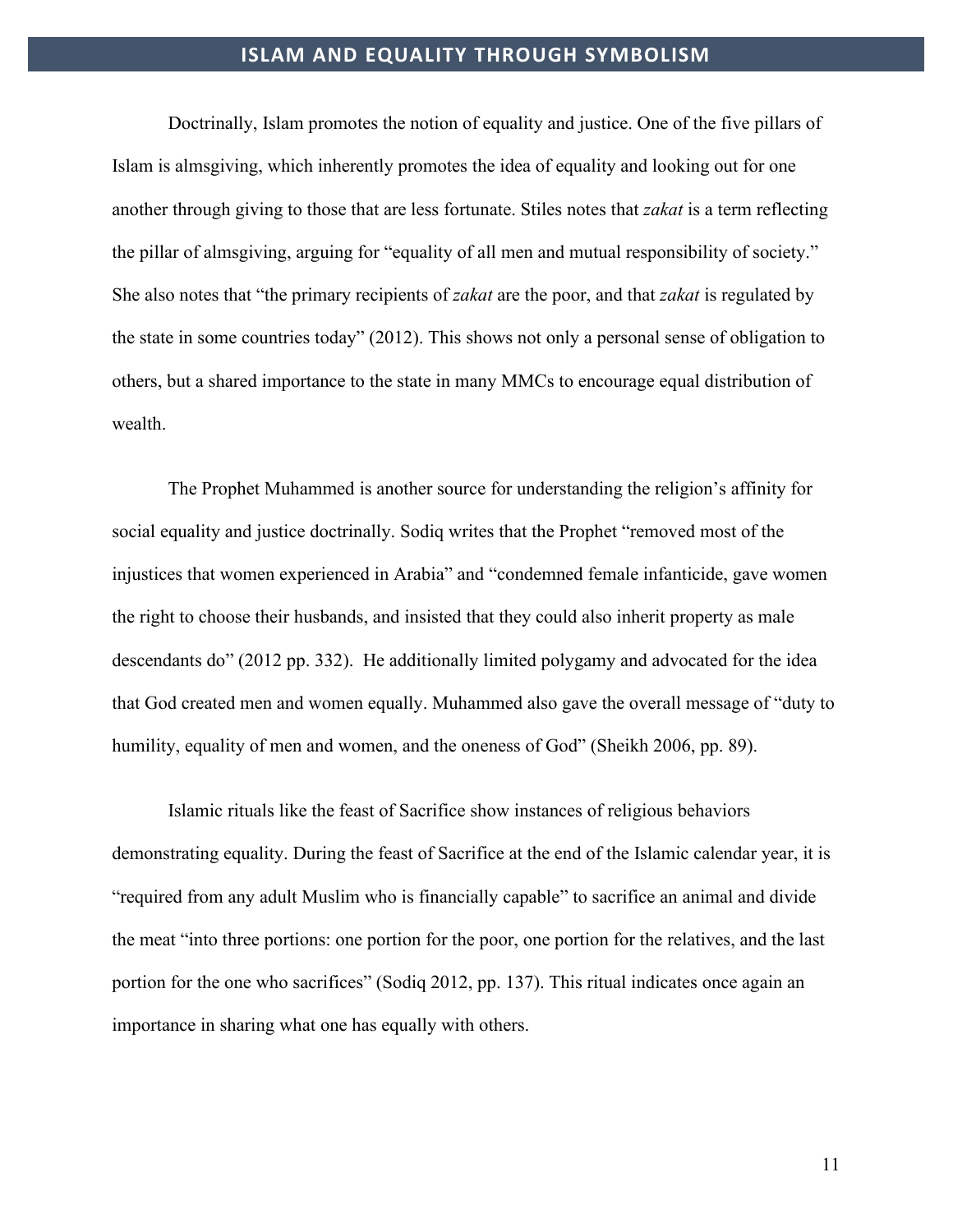Islam's interest in equality can also be easily followed through the advancements of MMCs in modern efforts on the social justice/human rights front. Specifically, with issues surrounding gender inequality. Many Feminists have used direct translations from the Qur'an to support efforts to gain equal rights for women. Sodiq writes about Islam in the African context and claims that it serves as a unifying factor for many African Muslim countries still today. He notes that "Islam has contributed tremendously to literacy in Africa" (2012 pp. 335) exemplifying an importance in leveling the educational playing field for Muslims, and thus promoting equality. Sodiq says that "Islam continues to meet the needs of people" an opinion I would support due to the favorability of being generous and the emphasis on performing 'good' acts to receive positive judgement from God.

Efforts for equality and justice are not new among Muslims. Erin Stiles writes that "Muslim Intellectuals and activists from many parts of the world have emphasized justice, social justice, and the maintenance of social welfare as core values of the Islamic tradition" since the 19<sup>th</sup> century tackling various social justice issues (2012 pp. 153). In the late  $19<sup>th</sup>$  century, Jamal al-Din al-Afghani criticized western imperialism and pushed for the unity of Muslim nations, quoted arguing that Islam teaches "equality among different peoples and nations" (pp. 154). As early as the beginning of the 20<sup>th</sup> century, Qasim Amin advocated for better education for male AND female youth, arguing that "the decline of Muslim societies could be traced to a decline in social virtue" (pp. 156).

Women like Sa'diyya Shaikh and Fatima Mernissi pushed for women's rights in the Muslim context through citing passages of the Qur'an and rejecting "colonial-era feminist views of Muslim women as a victimized and helpless other and [embraced] a multiplicity of feminisms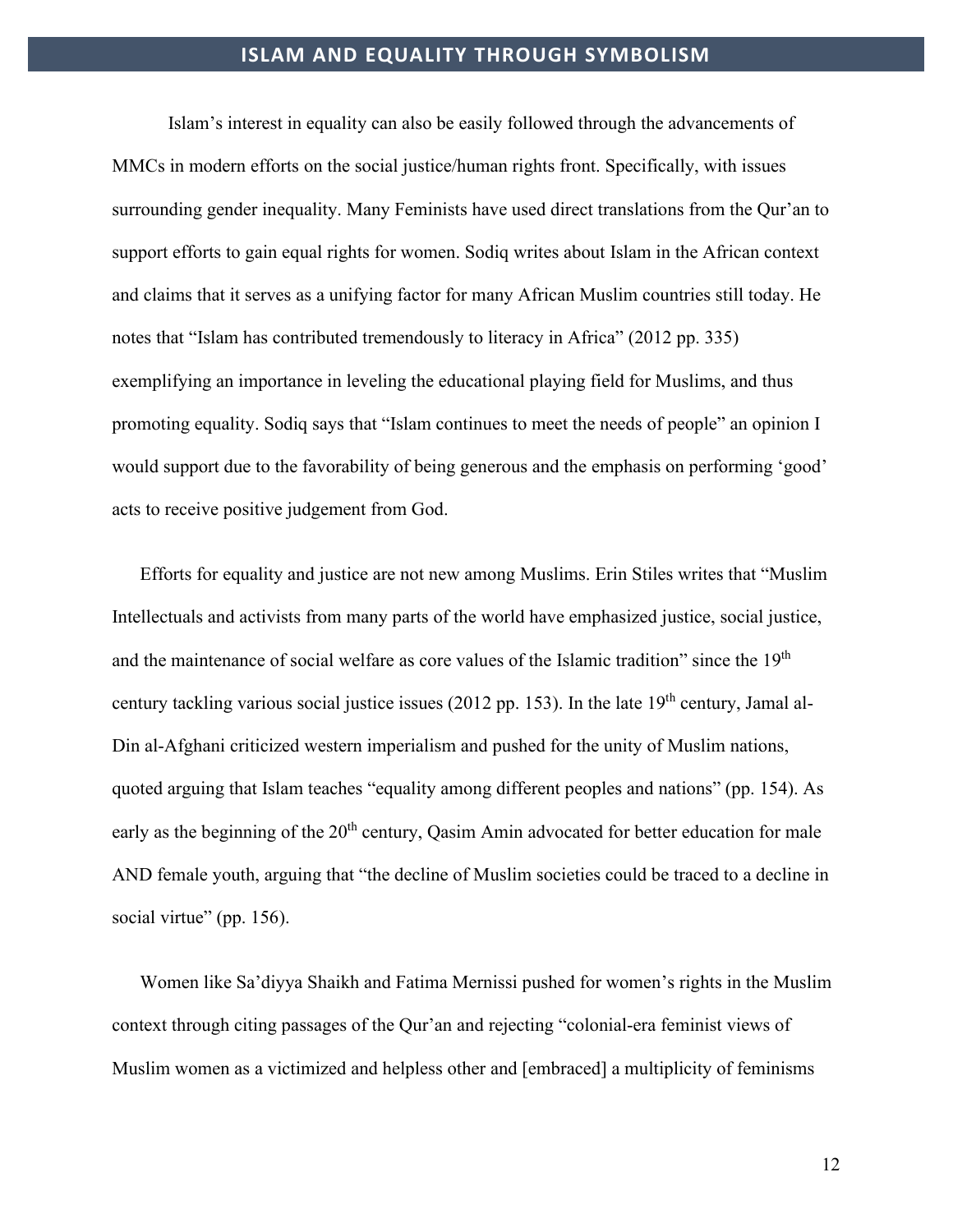and feminist activisms" (pp. 160). The Malaysian Sisters in Islam a feminism group founded in 1988 to empower Malaysian Muslim women, stating that their "efforts to promote the rights of Muslim women are based on the principles of equality, justice and freedom enjoined by the *Qur'an* as made evident during [their] study of the holy text." Other Muslim Organizations like the Aga Khan Development Network have demonstrated "supporting projects to improve health, education, and economic development" (pp. 165) for poor people all over the world, Muslim, and non-Muslim. Representing efforts of equality and social welfare with a religious affiliation.

For greater than a century, "Muslim thinkers have emphasized social justice and the safeguarding of social welfare as foundational values of the Islamic tradition" (Stiles 2012, pp. 167) and with the Qur'an as the direct word from God, many Islamic states agreed that it was "the appropriate system for establishing social justice" (pp. 156). However, throughout my research, I frequently encountered varying perspectives on the problems that result from interpreting religious text in different societal contexts. Interpretations have the ability to create vast inequality, one example being the enslavement of Africans historically in Arab countries. Sodiq notes that "Muslim Arabs oftentimes raided non-Muslims, especially the pagans" (2012 pp. 330). He then later writes that after the abolition of slavery in many countries, "the slave social class gradually disappeared because Islamic teachings offered a reason for the emancipation," highlighting that the Prophet had dismissed the maltreatment of slave people yet there are a few Arab countries that still endorse slaveholding today. This shows discrepancy among not only interpretations of Islam, but also a difference in acceptable practice between Muslims.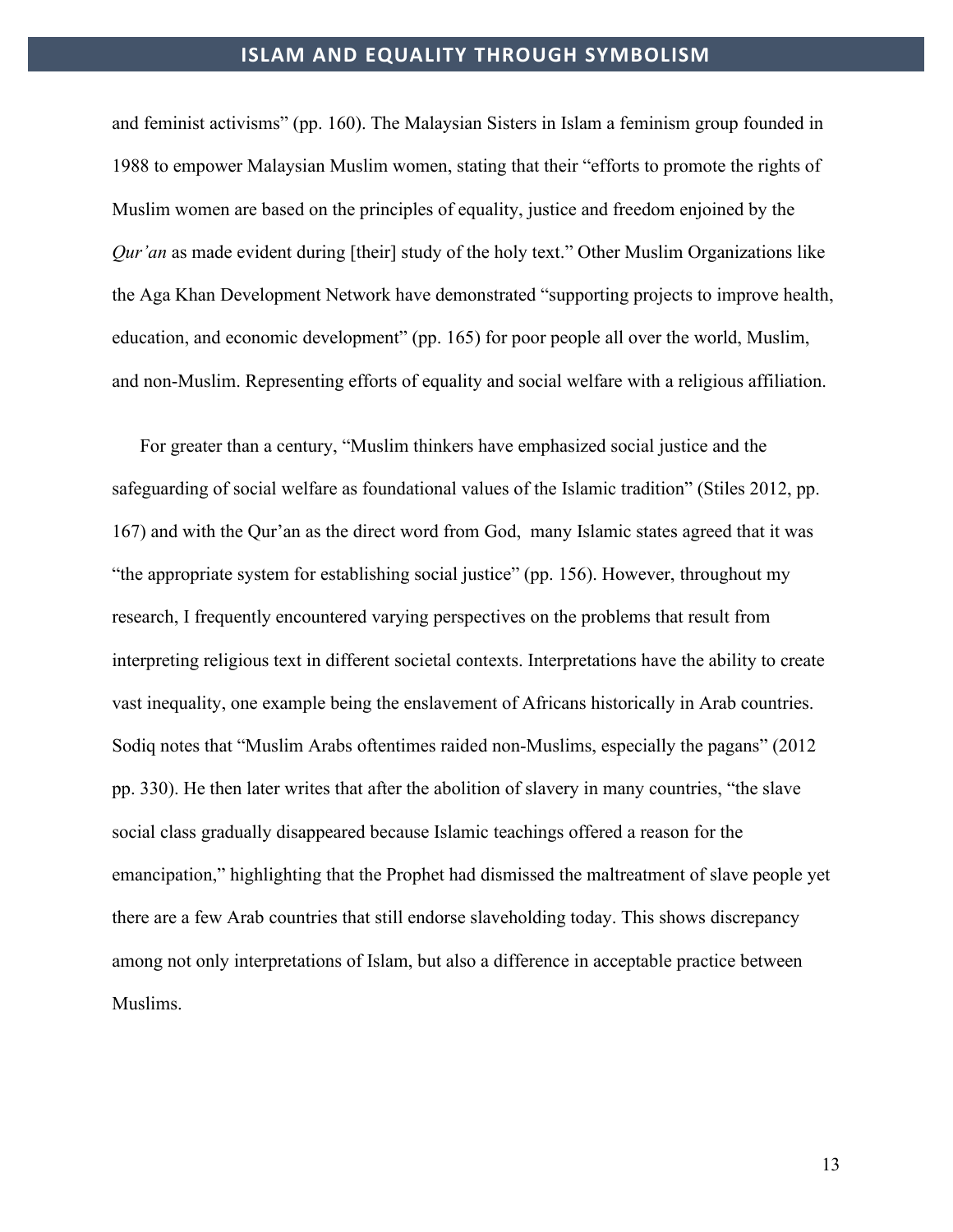Many modern Islamic scholars target the ulama, for their "political corruption and moral deviation from the correct path of Islam" (Dieste 2009, pp. 141). The Ulama have defended the Mudawwana as unchangeable which works against political activism in favor of more rights for women. The 2004 reform of the Mudawwana, or the Moroccan Family Code, led to changes for "women's rights and gender equality in the legal framework" (Syed and Ali 2012, pp. 1622). This shows a flexibility in laws that assumes a change in the interpretation of what is acceptable in the religious context.

Another important issue of equality that I have previously highlighted is access to education. In every country education access is an issue of human rights due to its ability to cause disparity in societal mobility. In Morocco I learned about the frequency of an inaccessible education for primarily women in rural areas. In MMCs like Morocco this inequality can cause assumptions like Islam condoning the unavailability of education for women. However, as Sodiq points out "Islam does not prevent them from learning and working, the restrictions imposed upon them by Muslim scholars do not accord them enough freedom to educate themselves and work in the public domain" (2012 pp. 333). In other words, interpretations of the Qur'an or the prophet's teachings can cause educational disadvantage when the *interpretations* are used in the creation of Islamic law.

Especially in the West, Islam is associated with terrorism. The notion of jihad has been popularized by terrorist groups who use religious text to create context for violence. Sodiq says that "Islam as a religion does not teach or endorse terrorism in any form" (2012 pp. 334). This topic emphasizes the potential that manipulative interpretation has to create prejudice about large groups of people. Even though the majority of Muslims believe their religion is peaceful, "a few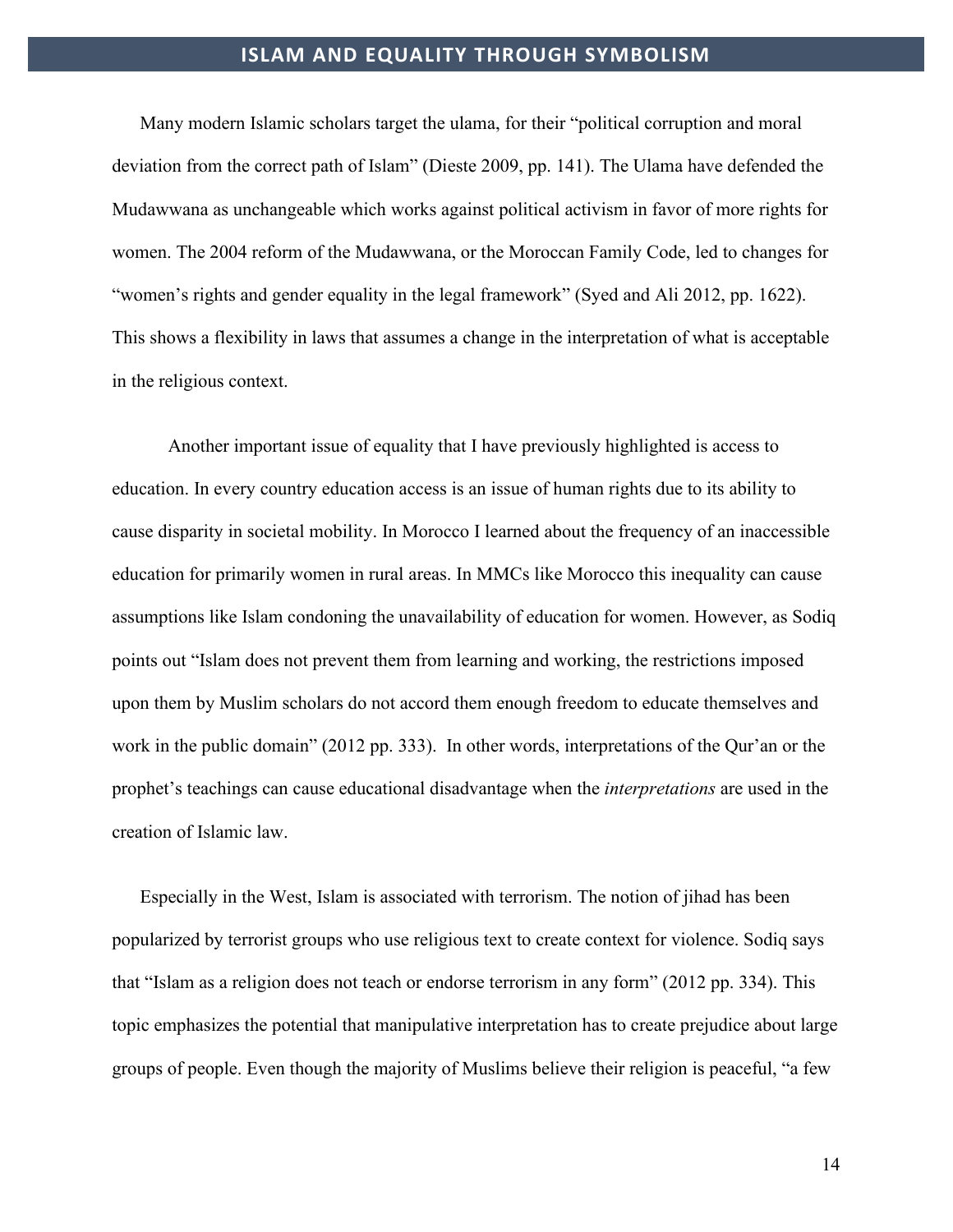Muslims around the world do not practice Islam but cause problems and create fear in the hearts of millions of innocent people" (Sodiq 2012 pp. 334). It is important to focus on the fact that Islam itself does not condone certain behaviors, but instead human action and interpretation has the power to create social injustice, especially in countries where religion creates law. Human action demonstrates imperfection exemplified by the manipulation of God's word to provide societal advantage or harm. Aziz Sheikh adds that movements with a militant interpretation of Islam are "deliberately devoid of contemplative thought and strong spiritual link with God" (2006, pp. 92), an opinion that highlights that biased interpretation distances human action from God.

#### Methodology

For my research, I conducted six ethnographic interviews with Moroccans. Three were with women and three were with men. The interview subjects were contacted through an online messaging app where I set up individual phone calls with each person. The subjects were informed of the topic of research before the phone call took place. Each interview lasted less than an hour with a timeframe ranging from ten to fifty minutes. At the beginning of the call, the subjects were asked for verbal consent to be interviewed and I also asked for permission to record the phone call for note-taking and remembrance purposes later on. The subjects were asked a series of personal questions to gauge the demographic of my sample and were then asked a mix of broad and opinionated questions about Islam, equality, and the symbol of the circle. In some cases, follow-up questions were asked if I felt they should be. At the end of the interviews, I thanked the person for their time and for letting me interview them.

Data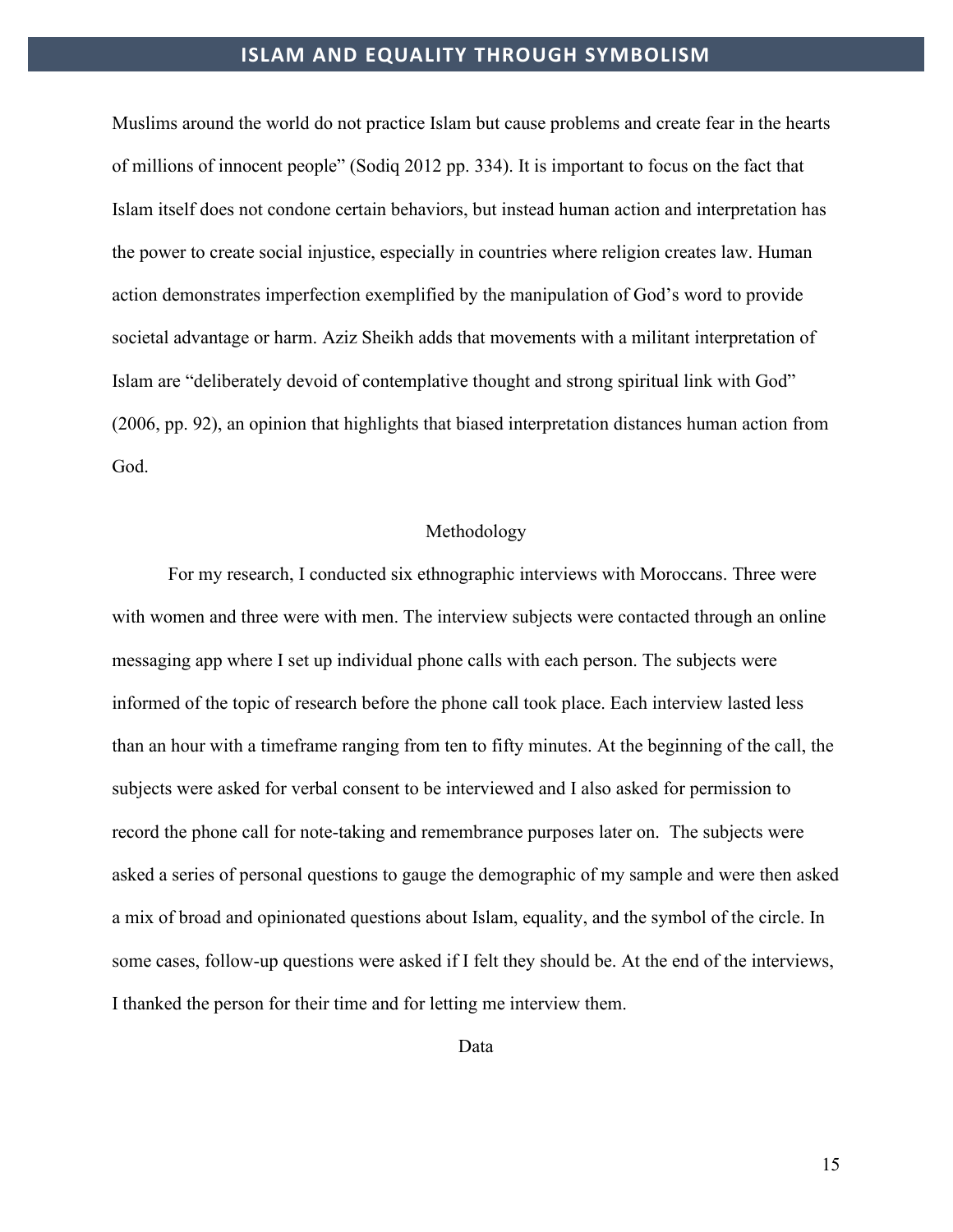All the identities of my interviewees will be anonymous to retain their privacy. The ages of my subjects ranged from 22 to 62. Everyone I interviewed was from Morocco and resides in the Rabat/Sale area, except one living near Agadir and another in Marrakech. All the Subjects stated that they are Muslim, and their family is Muslim as well.

When asked about what practices everyone does that they feel embody their affiliation with their religion, I received a resounding "praying." Although one woman said, "I don't do that always, but my family, especially my brother, they do the prayer every day." Others noted that they read the Qur'an and two of my subjects brought up phrases like�الحمد or الله انشاء and greeting one another in a religious way, with "peace be upon you". When asked about physical signs of religion, two of the women I interviewed said their hijab, while others focused on the Qur'an itself or prayer beads that Muslims use to count the number of times they pray to Allah. One woman also brought up calligraphy verses from the Qur'an that she said can be seen in the public space or in homes on the walls.

None of my interview subjects said that they have experienced Islamophobia or hatred because of their religion. Every person said that Islam promotes equality between people with phrases like:

"If people respect and do what the Quran said, it brings justice for all people. It may seem hard, but it brings justice, it is the balance and the life of a person, it's not just about praying about god and those things, it's about self-discipline, it's about meditation, about self-control, and how to behave, how to act with people. How to interact with society, so I say yeah, it promotes equality."

"Islam promotes equality in public rights as official justice therefore Islam fights all forms of discrimination between human with color gender or religion."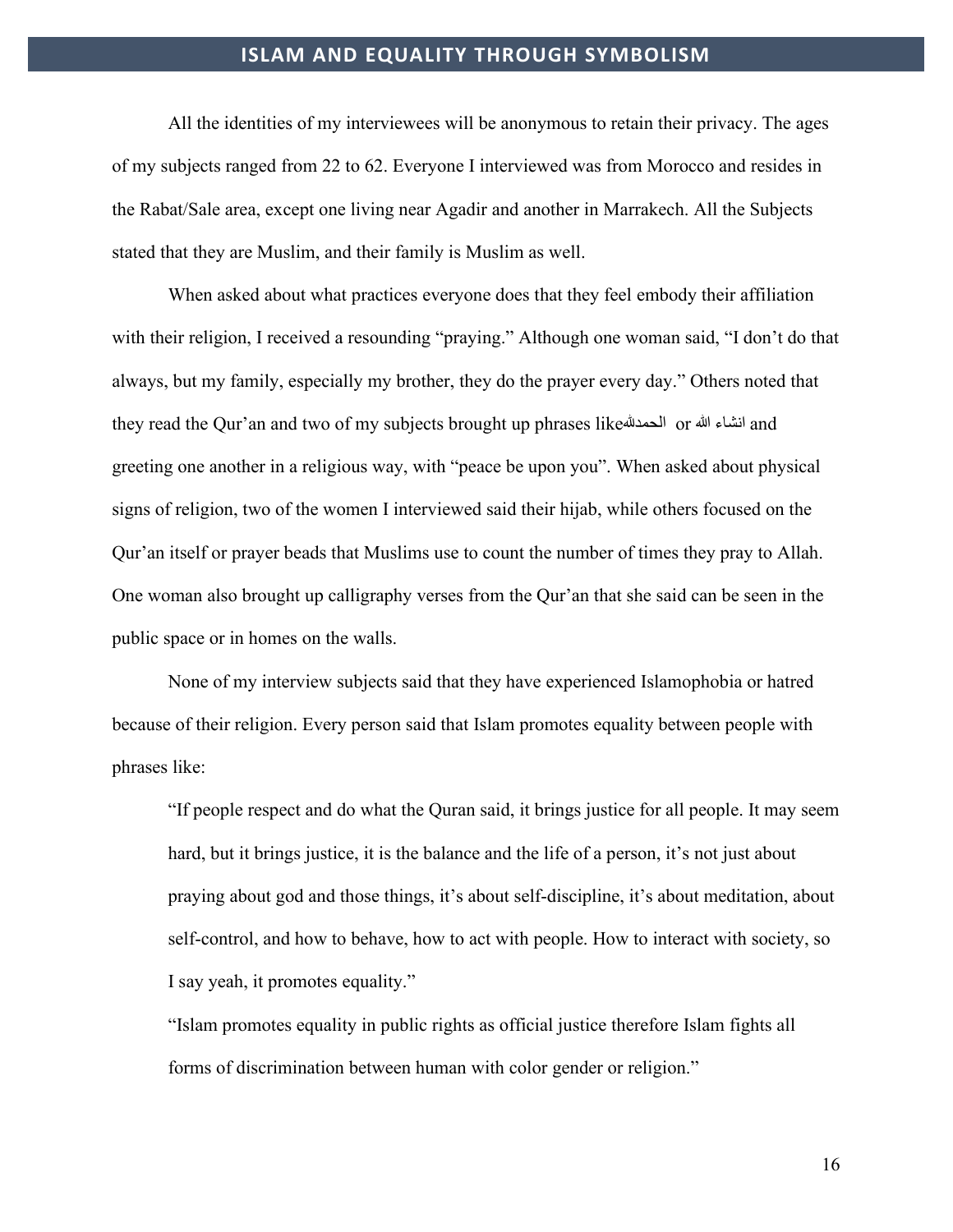"Islam promotes equality by urging people to be more tolerant with each other and other people from different religions"

However, one man said that he would rather use the term equity to describe the issue because he feels that equality does not solve social issues in the correct way. Many also seemed to agree that there is no difference between humans other than good and bad deeds.

Most of my subjects seemed to find it important to include that despite their belief that the Qur'an and the religion of Islam promote equality, there is variation in how the text is used and that human interpretation can create different goals. One man noted that "there is a difference between what [the Qur'an] says and what it does because people make mistakes." Similarly, one woman says that "[the Qur'an] has a lot of stories" and "every government, they choose what works for them." She continues by saying, "they control through the Qur'an, but the Qur'an never says that. Religion and politics, it's not a good match."

Only one of my interviewees seemed to respond to the symbol of the circle in the way that I had imagined they would. She says, "in Islam, the circle represents the unity of the monotheistic God. Its center represents God, as well as the city of Mecca, considered the spiritual and geographical centers of Islam." Every other person dismissed the symbol of the circle as irrelevant besides the ritual of walking in a circle around the Qaba in Mecca. One woman says, "for us the Muslims, it's not the circle that's the important thing" and that the ritual and that shape are only due to the presence of the Qaba as the "center of all things that Muslims attach to." Another woman said that "here in Morocco, in Islam we don't have symbols" and that "wearing symbols is just rumors, you need to pray to prevent the evil eye etc."

My final question for each person was asking their opinion on whether equality, as they stated to be present in Islam's doctrine was present in Morocco. I received mixed responses, with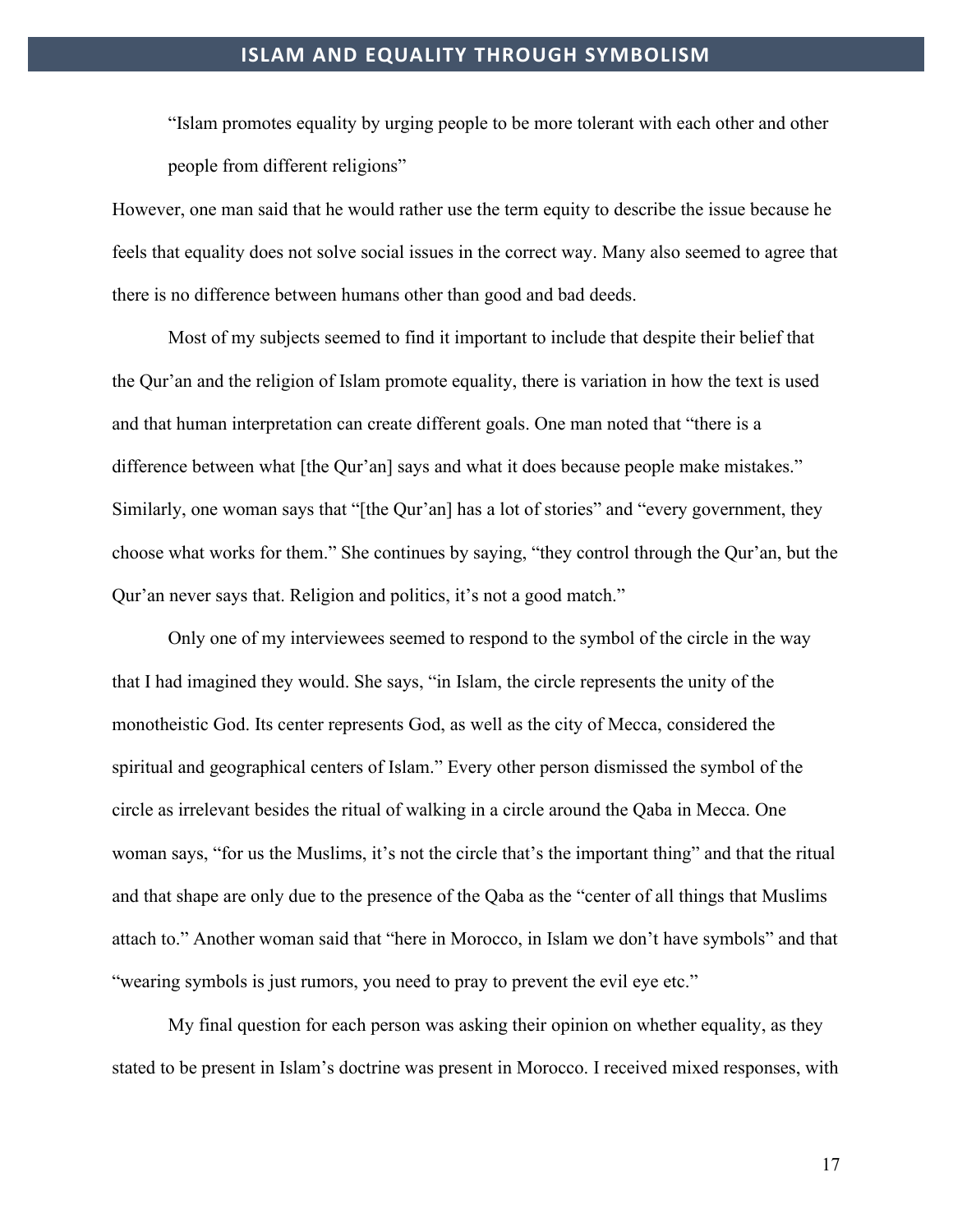a few saying yes, one saying sometimes, one mostly no, and another just said no. For one woman, equality is absent because of the interpretation done by the leaders of the country and the manipulation done by them, "the problem is not the verses, it's the people." She says, "in Morocco, we are doing our best." One man says that he believes equality to have increased in Morocco, "especially between the man and the woman." One man says that he does not see equality most of the time in Morocco and finds it important to include that "a lot of women complain about equality and stuff," but attributes their sentiments to never having read the Qur'an but basing their opinions off of society.

#### Conclusion

Not only did my background research hint this, but my ethnographic research exposed a small example of the variation in practice and interpretation for every Muslim. This variation has been framed in my literature review as a bad thing, however, I think that my interviews highlighted the beauty in the subjectivity of religion. I valued that everyone felt that they could see their religion with a positive lens and were able to easily separate the 'mistakes' of humans from the actuality of what Islam stands for.

Although I didn't receive much of a response regarding the symbol of the circle, I still want to emphasize the perspectives from my interviewees that highlighted the value they place on the direct relationship an individual has with God. One woman I interviewed brought up her opinion that in Islam "you don't need someone to be between you and God, if you do a sin, you go and pray and ask for forgiveness, no one knows what happened except you and God." Despite not directly leading to a support of my hypothesis that the circle as a symbol creates unity, I think that this perspective offers the point of view that because the individual's relationship with God is direct, there is an emphasis in being good versus bad over physical, or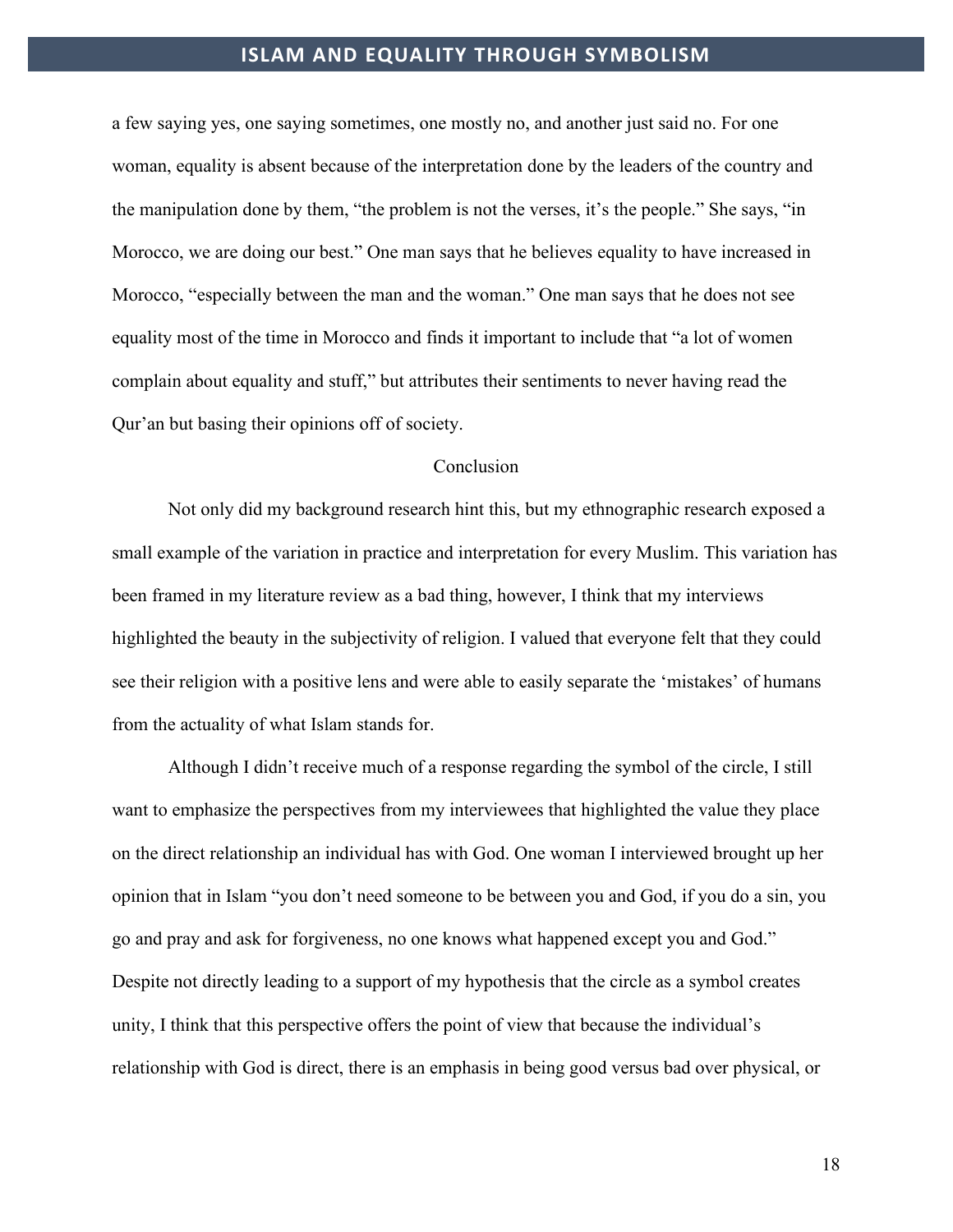worldly characteristics of others. One woman agreed, stating that "being closer to Allah is about the heart of the person."

I also was happy with the emphasis on equality despite difference between humans that my subjects seemed to portray. One person said that "humans are equal because they are born by the same way, they are from one God," while another stated that "[Moroccans] love other people, there is no difference between color or religion." Both ideas target an overarching equality that I tried to prompt answers for through discussions of the circular symbol.

The acknowledgement of wrongful interpretations by many Muslims, or people in power seemed to be a common theme in my interviews that aligned with my research. As mentioned in my literature review section, Islam has been used to unite people in ways that are favorable. One woman sums up the use of religion by rulers in countries by saying, "every government, they only choose what works for them, if they want to convince citizens, they say 'this is from the Qur'an." This implies that people are easily manipulated and convinced that religious motive and truth are inherent in political action. Supporting this, one of my research subjects spoke about female classmates constantly complaining that Islam has created unequal rights for women and when he contradicts their sentiments by citing verses of the Qur'an that promote equality for women, "they claim that they have never heard the verses of the Qur'an that promotes equality." Sheikh says that "life in this world is designed to test one's faith in God," (2006, pp. 90) but I think that the sentiments reflected by my subjects' emphasis on questioning misinterpretation and manipulation of Islam reflect the survival of such a test.

I wish that I had thought to ask subjects on their opinions of Tawhid and its influence on social justice and equality instead of focusing on the symbol of the circle so heavily. However, I think this research is important because if nothing else, it exposes the opinions about equality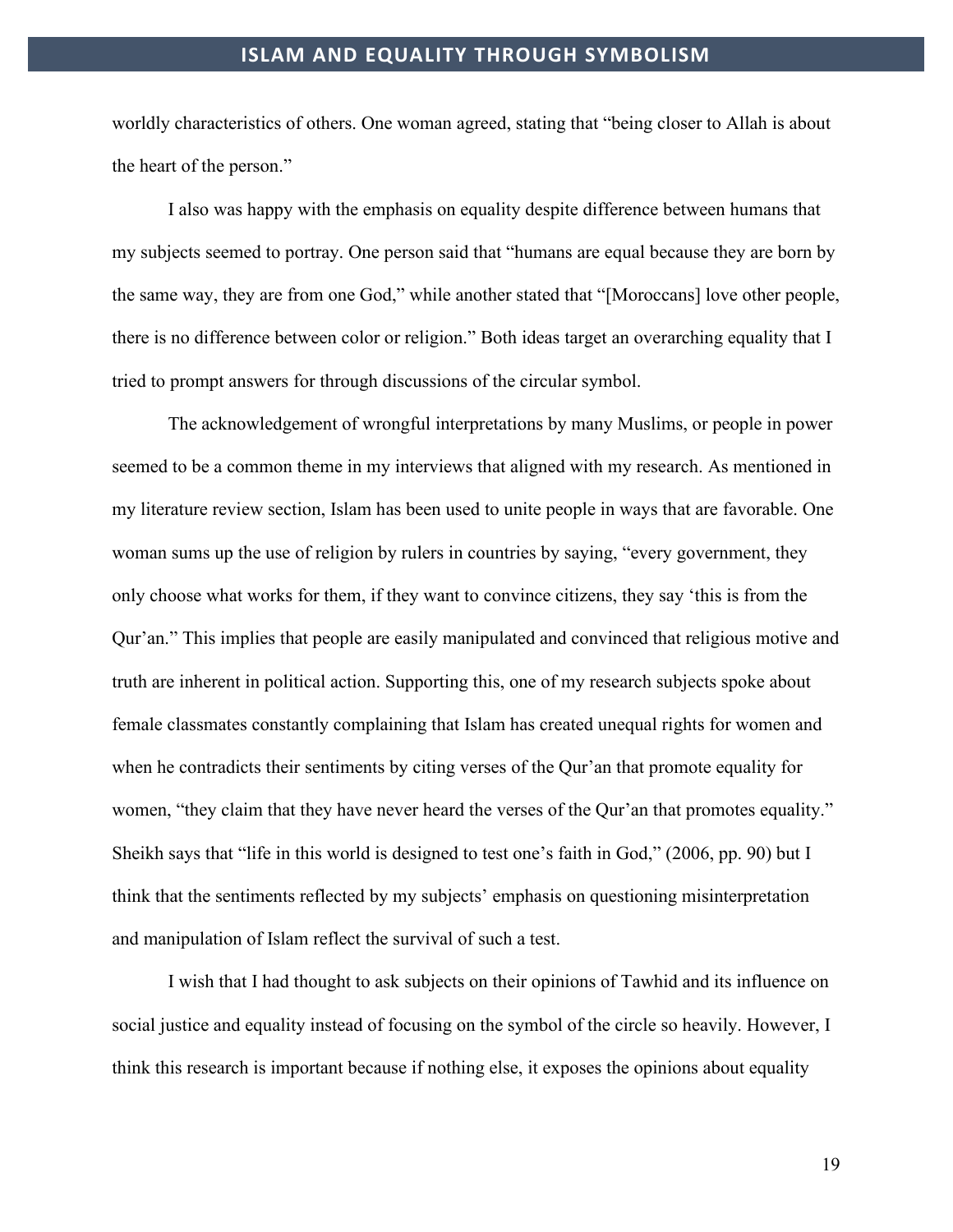and its intersection with the religion of Islam through the eyes of everyday people. These opinions are important to contradict prejudice people may have about the relationship that Islam has with equality and acceptance of others. As stated by one of my subjects, "we are all the same, I mean we are different, but I respect you, I love you. We think different, we look different, but that's nice. People try to make this bad, but it doesn't have to be."

#### Limitations

My research was limited. The research subjects were mostly around my age and were mainly from one area in Morocco: Rabat or Sale. Convenience bias was present because all my interviewees were with individuals I had encountered or become friends with well enough to obtain a contact during my time in the country. I was even put in contact with a few people for an interview through friends I had already interviewed. Most of the subjects were university students trying to become, or already English teachers which enabled for better communication during the interviews. I did not consider interview with subjects who did not speak English due to the lack of translation ability. Despite these efforts, I encountered a language barrier with a few of my interviewees. About half of my interviewees struggled with understanding some of my phrasing during the interview which resulted in a rephrase of the question/sentence and sometimes a complete skip of the question after a few times to get the gist across. All my interviews were conducted over the phone as well. This took away the personal feeling of doing ethnographic interview and inhibited my recognition of emotional responses from my interviewees other than listening to inflection in their voices. Finally, I felt that my research lacks a lot of historical depth that I just felt was out of reach for the timeframe of the project. I wish that I could understand the entire social/political past of Morocco and the religion of Islam more to ground my findings in more concrete facts.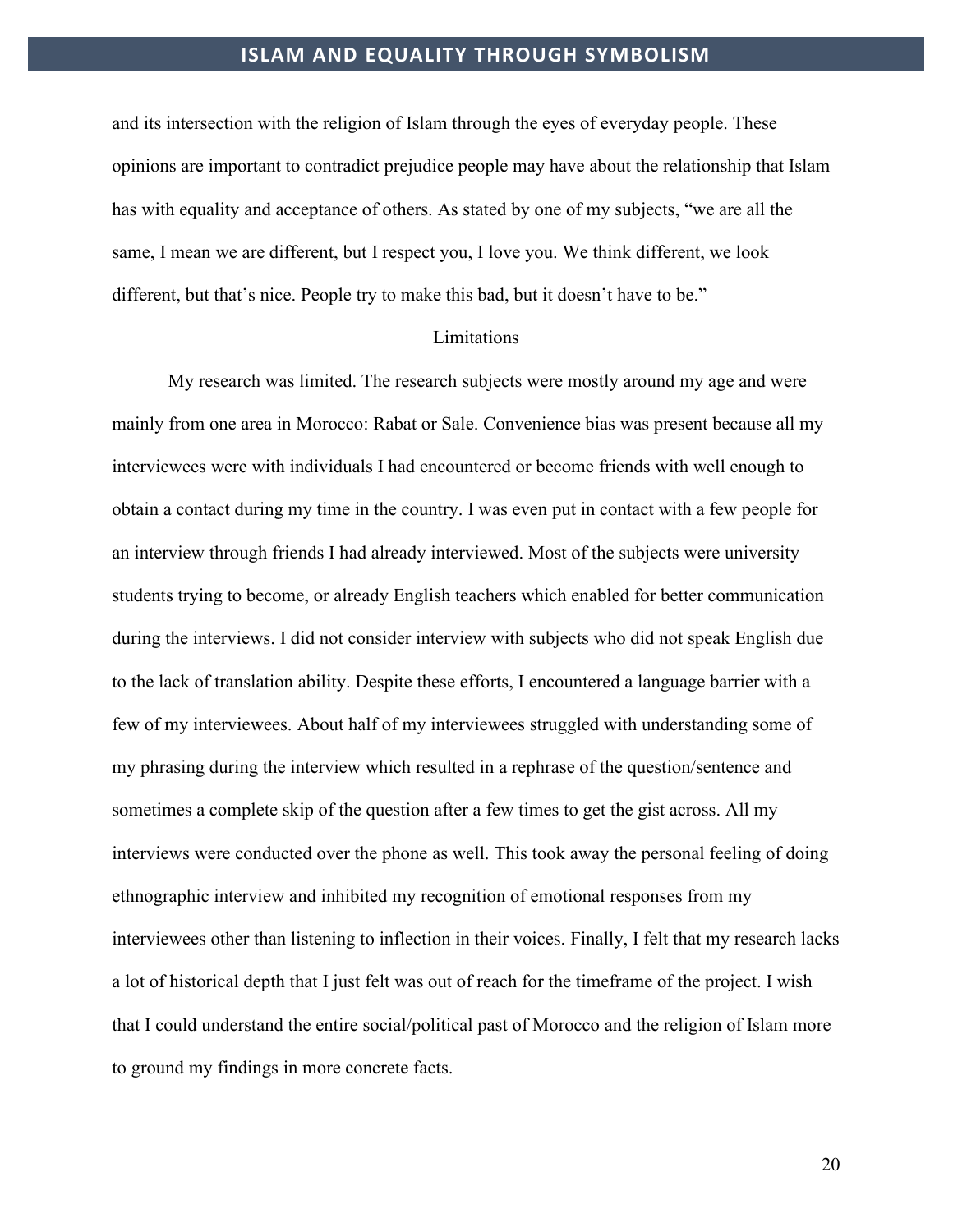I would also like to note that due scheduling with the subjects and the timeframe that worked with them, I conducted many interviews before the finalization of my background research. This left me with questions after the interviews had been completed and a desire that I had asked different questions.

#### Recommendations for further study

I would recommend that to expand upon the current research I have done, one should try adding the perspective of non-Muslim Moroccans on the status of equality in the country and whether they feel that the religion of Islam values equality. My data pool was very limited and primarily represented a young group of Moroccan Muslims living near the capital of Morocco.

I would also like to see research done on the specific ties between Tawhid and social justice work and movements in the Islamic context. I felt that research on the philosophy of Tawhid in that context was extremely limited. I think it could also be beneficial to further connect the concepts of tawhid and Tashbih to relate God's influence on the world to human action in a better way.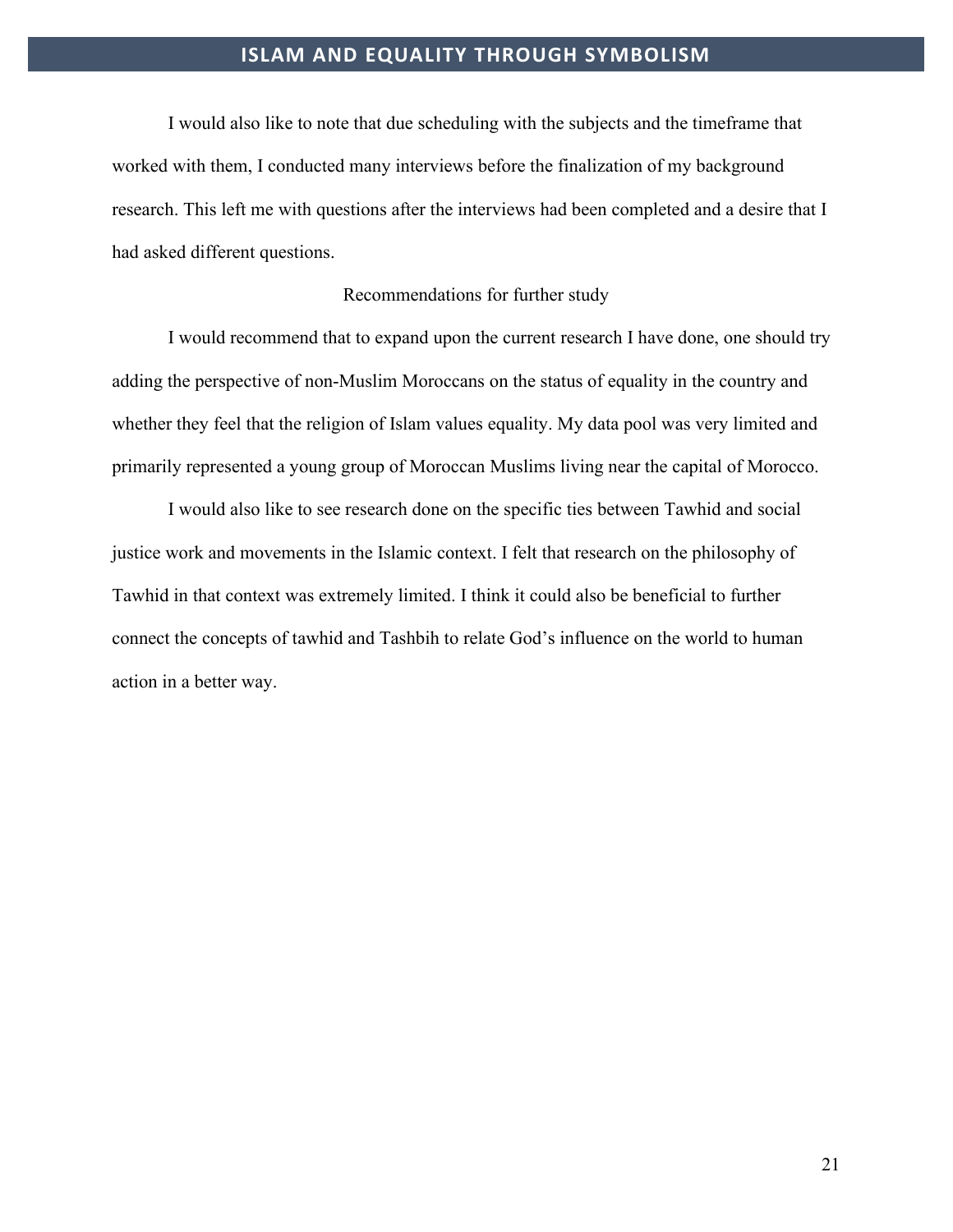#### Bibliography

- Arnold, T. (1928). Symbolism and Islam. *The Burlington Magazine for Connoisseurs,* Vol. 53 (no. 307), pp. 154-156.<https://www.jstor.org/stable/863786>
- Calderini, S. (2008). Islam and Diversity: Alternative Voices within Contemporary Islam. *Journal Compolation,* pp. 324-336*.* DOI: 10.1111/j.1741-2005.2008.00224
- Dieste, J. L. M. (2009). "Demonstrating Islam": the Conflict of Text and the *Mudawwana* Reform in Morocco. *The Muslim World,* pp. 134-154.
- Fenton, P. B. (1997). The Symbolism of ritual Circumambulation in Judaism and Islam A Comparative Study. *The Journal of Hewish Thought and Philosophy,* Vol. 6, pp. 345- 369.
- Hassan, N. A. &Amin, P. & Tohid, S. (2017). The Concept of *Tawhidi* in Visual Artworks. *International Conference on Studies in Arts, Humanities and Social Sciences,* Vol. 1, pp. 28-31. https://doi.org/10.17758/EIRAI.F0117454
- Islam, S. (2021). Circle: A Symbol of Objective and Subjective Realms. *Journal of Immersive Media and Creative Arts,*Vol. 1 (1), pp. 79-114.
- Keddie, N. R. (1963). Symbol and Sincerity in Islam. *Studia Islamica,* Vol. 19, pp. 27-63. https://www. jstor.org/stable/1595192
- Omar, S. (2011, January 22). *Tawhid and its Implications for Islamic Architecture.* Medinanet. <https://medinanet.org/2011/01/tawhid-and-its-implications-for-islamic-architecture/>
- Sheikh, A. (2006). The Essence of Islam. *Spirituality and Health International,* Vol. 7, pp. 88- 92. DOI: 10.1002/shi.253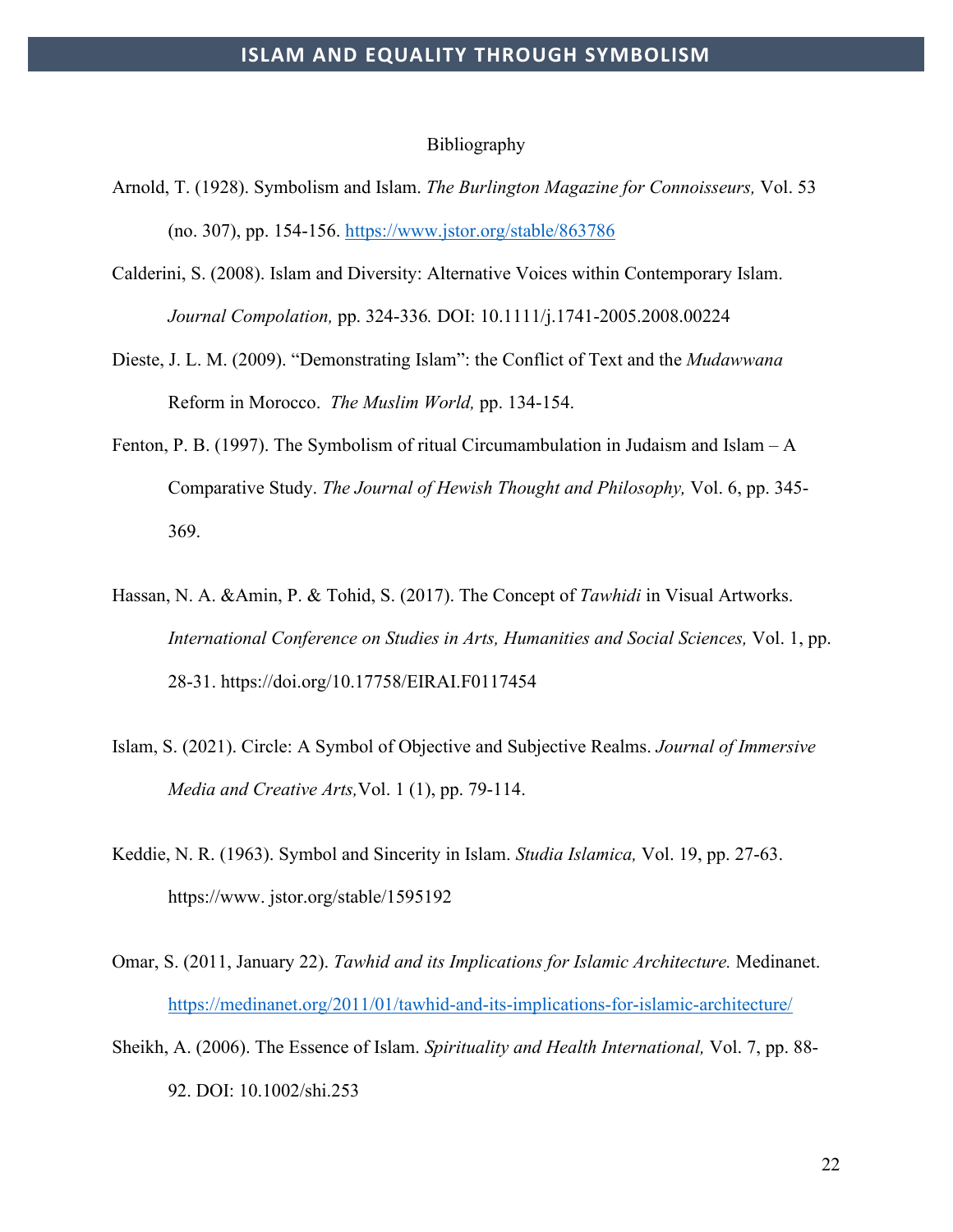- Sodiq, Y. (2012). Islam in Africa. In E. K. Bongmba (Ed.). *The Wiley-Blackwell Companion to African Religions* (pp. 323-337). Blackwell Publishing Ltd.
- Stiles, E. E. (2012). Islam: Contemporary Expressions. In M. D. Palmer and S. M. Burgess (Ed.). *The Wiley-Blackwell Companion to Religion and Social Justice* (pp. 153-169). Blackwell Publishing Ltd.
- Syed, J. and Faiza Ali. (2019). Theorizing Equal Opportunity in Muslim Majority Countries. *Gender Work Organ,* pp. 1621-1639. DOI: 10.1111/gwao.12416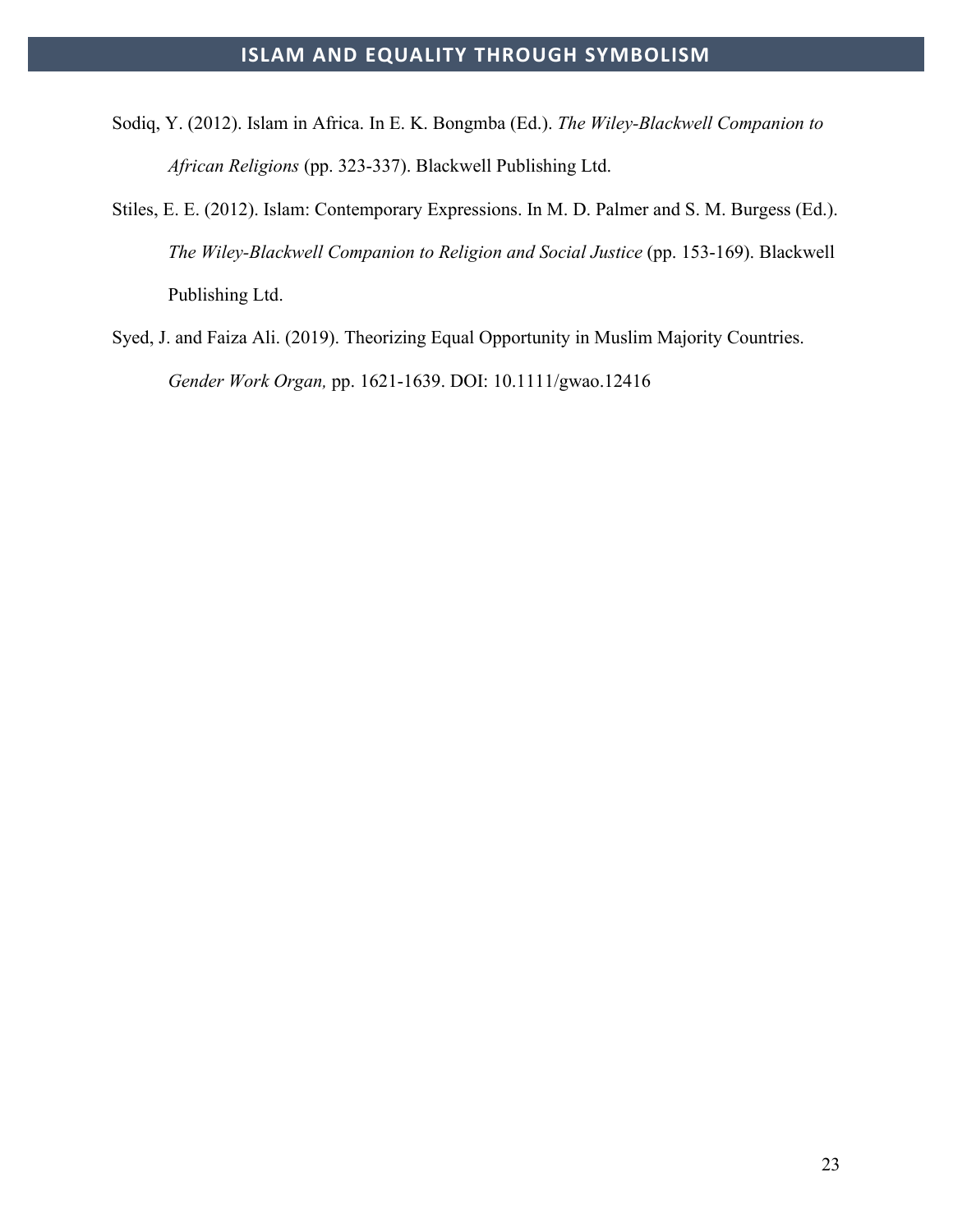#### **Interview Questions:**

**Please answer the questions below to the best of your ability. If you are unsure of an answer or do not want to answer any of the following questions you may leave them blank. The information you share will be shared only with classmates and my professor in a written format and your identity will remain anonymous. Thank you!** 

- 1) How old are you?
- 2) Where are you from? Where do you live now?
- 3) What do you do for work?
- 4) Are you a Muslim? (1) Is your family also Muslim?
	- b) If yes, can you describe any daily practices you have that you feel reflect your association with the religion of Islam?
		- i) What are some of the physical things you own or see in your daily life that you feel represent your association with Islam.
	- c) If you are not Muslim what are some daily practices or symbols you see that represent the presence of Islam in Morocco?
- 5) Have you ever witnessed or experienced Islamophobia? a) If yes, can you describe one or more instances?
- 6) Do you feel that Islam promotes equality between people? a) How so?
- 7) Are symbols important to you or to your religion? i) Why or why not?
	- b) If yes, which are important?
- 8) Does the shape of the circle have importance to you or to your religion? i) Why?
	- b) If the circle is important to you, where do you see it in your daily life?
- 9) Do you believe that what Islam stands for is present in Morocco? a) To what extent?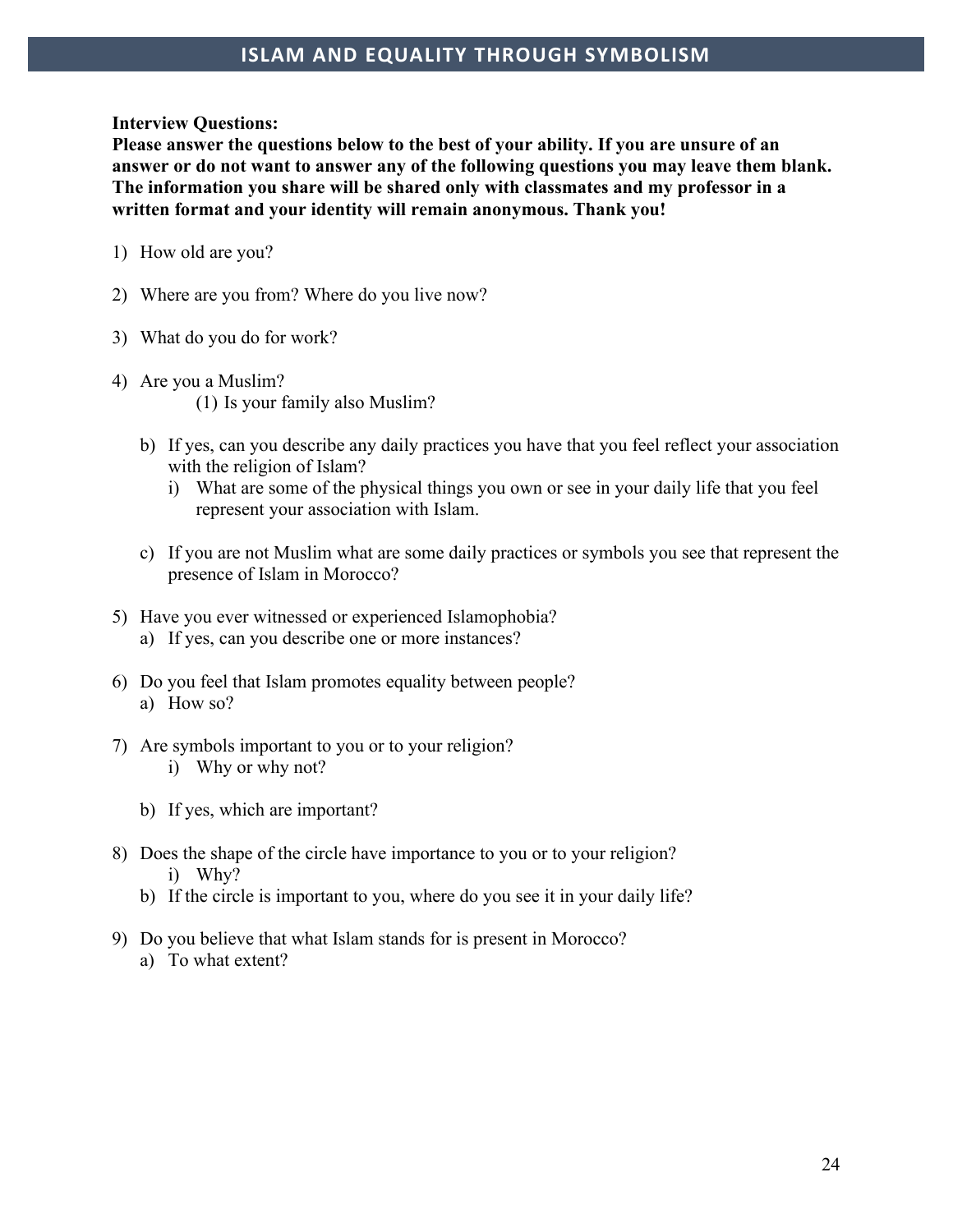## **School for International Training Multiculturalism and Human Rights - Rabat**

**Consent Form Project Title: Islam and Equality through Symbolism Researcher: Nellie Bowers**

**Purpose**: You are being asked to participate in a research study conducted by Nellie Bowers from the University of the South, Sewanee. The purpose of this study is to understand the intersection between religion and equality in society. This study will contribute to my completion of my Independent Study Project.

#### **Research Procedures**

Should you decide to participate in this research study, you will be asked to sign this consent form once all your questions have been answered to your satisfaction. This study consists of a interview that will be administered to individual participants in the area of your choosing*.* You will be asked to provide answers to a series of questions related to Sub-Saharan Migration. With your permission you will be videotaped.

#### **Time Required**

Participation in this study will require about 30 minutes of your time. Multiple interviews may be needed if you are willing.

#### **Risks**

I do not perceive any risks or more than minimal risks from your involvement in this study. Unless you would like for me to use your real name, I will be using a pseudonym and will refrain from including any personal details in my final paper.

#### **Benefits**

There are no direct benefits to participation in this study.

#### **Confidentiality**

The results of this research will be documented as an ISP paper and presented orally to the SIT MOR students and staff. The results of this project will be coded in such a way that the respondent's identity will not be attached to the final form of this study. The researcher retains the right to use and publish non-identifiable data. While individual responses are confidential, aggregate data will be presented representing averages or generalizations about the responses as a whole. All data will be stored in a secure location accessible only to the researcher. Upon